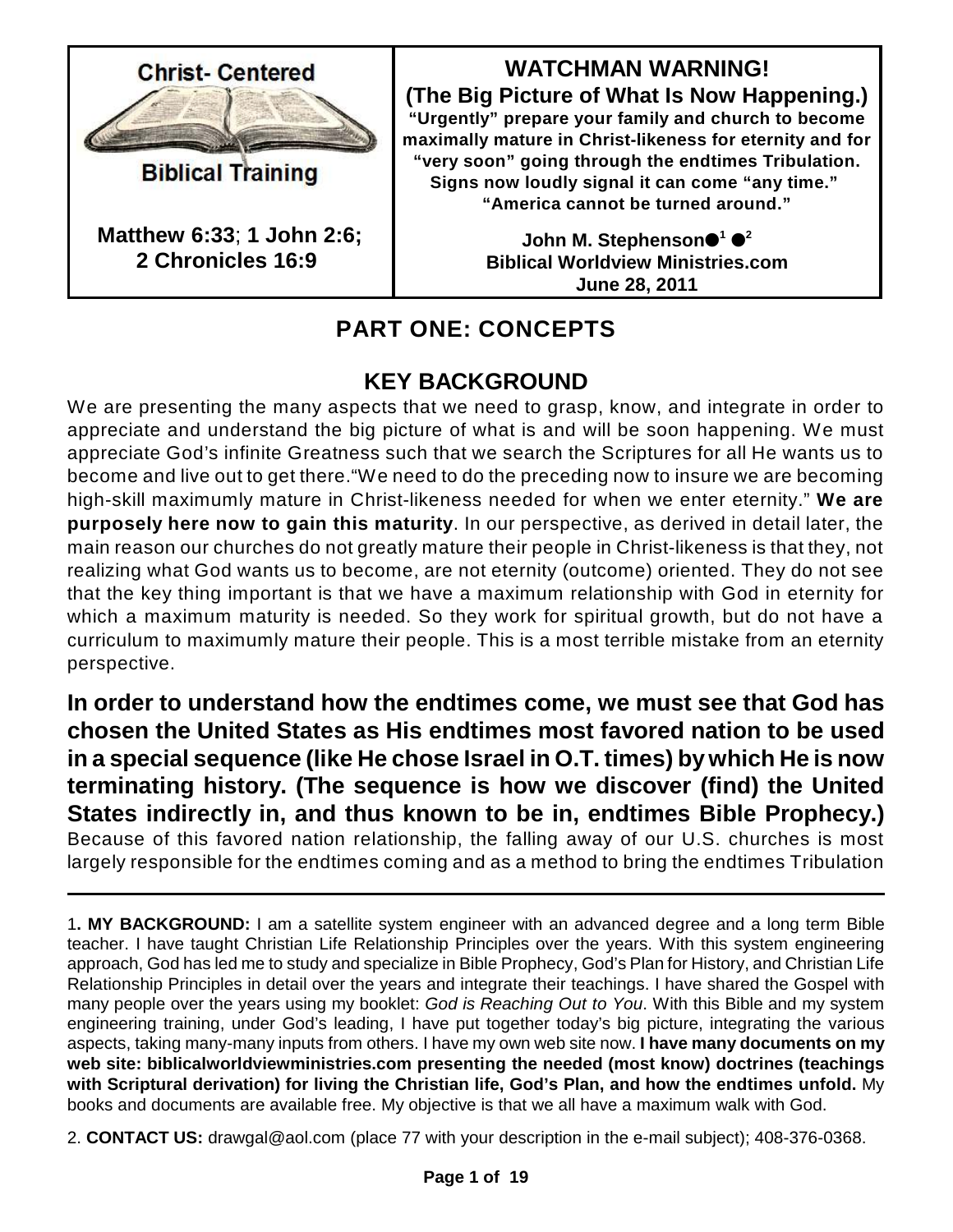as divine discipline on our churches followed by Christ's Second Coming. (The relationship details, with reasons why, are discussed later.)

**Signs now in the U.S., according to the sequence, signal most loudly that Revelation's endtimes can come very soon at any time.** Many-many people now sense that God's 3 judgment is coming soon, bringing very difficult times. These signs, described later, include massive inflation, extreme weather, increase in sex sins, the coming of world government, and our churches falling away by no longer enduring sound doctrine (famine of God's Word). Many churches now can no longer determine the difference between the holy and the profane. **We are no longer in cyclic history, but instead in the sequence that God is using to terminate history.** One main purpose for why we are here (presented periodically) is to gain the needed maximum high-skill maturity in Christ-likeness in the midst of spiritual warfare so we can know and relate to God toward His maximum throughout eternity. Our U.S. churches in this endtimes sequence, as shared several times, teaching mainly the basics, are being (have been) transformed (have fallen away) to become an immature church with a loss of biblical intellect and with but a low plateau of Bible knowledge. Fewer and fewer, especially our young people, now know the Bible in any depth-breadth, even though they may be involved in one or more great ministries. **We are now headed into the times of the darkest period in history where almost no one (especially our younger people and young married) will know God's Word in any depth, and where those who do, will be warred against**. **This is satanic strategy**. **Will not God severely judge our American church leaders and pastors?? 4**

Because this document presents what is now happening, what will happen, the causes of why things are happening, and what we as families and churches must "now" urgently do, **please read the entire document, including especially the appendices and footnotes. There are "many" aspects and doctrines to know and integrate to gain the overall understanding of what is now happening and will happen. It takes time! There are doctrines that signal that our maturity most likely will not increase in heaven. We are now here on earth to** 5

<sup>3.</sup> **ENDTIMES SEQUENCE: One must know the endtimes sequence in order to best know and recognize the signs that signal the soon coming endtimes and the overview for how the endtimes will come.** See Appendix One for its description. The sequence is developed in detail from the Scriptures in Chapter Five of my book: *Watchman Warning.* The chapter is on my web site.

<sup>4.</sup> **CORRECTNESS AND STATISTICS:** We may not be correct on all things about what will be soon coming. We present what we see happening according the endtimes sequence, including from the internet and from books. We do not have detailed statistics. But if you will purse becoming maximumly mature in Christ, prepare to walk by very strong faith, and put in some provisions to get through the soon-coming most difficult times, you will be ready for whenever and however the endtimes come. But not to do these things????

<sup>5.</sup> **OUR MATURITY MOST LIKELY WILL NOT INCREASE IN HEAVEN:** We are now commanded to pursue maturity (Hebrews 6:1). The development environment of the world, flesh, and the devil along with our sin natures will not be in heaven. We will not sin in heaven - make spiritual mistakes - breaking spiritual laws. If we do not now pursue becoming maximumly mature, we can be making a most terrible eternal mistake. This can (may) limit the way and degree (amount) God will deal with us and the degree we can know and relate to God forever and ever. He wants to deal with us in a maximum way. We should greatly want this. **Thus, a great** (continued...)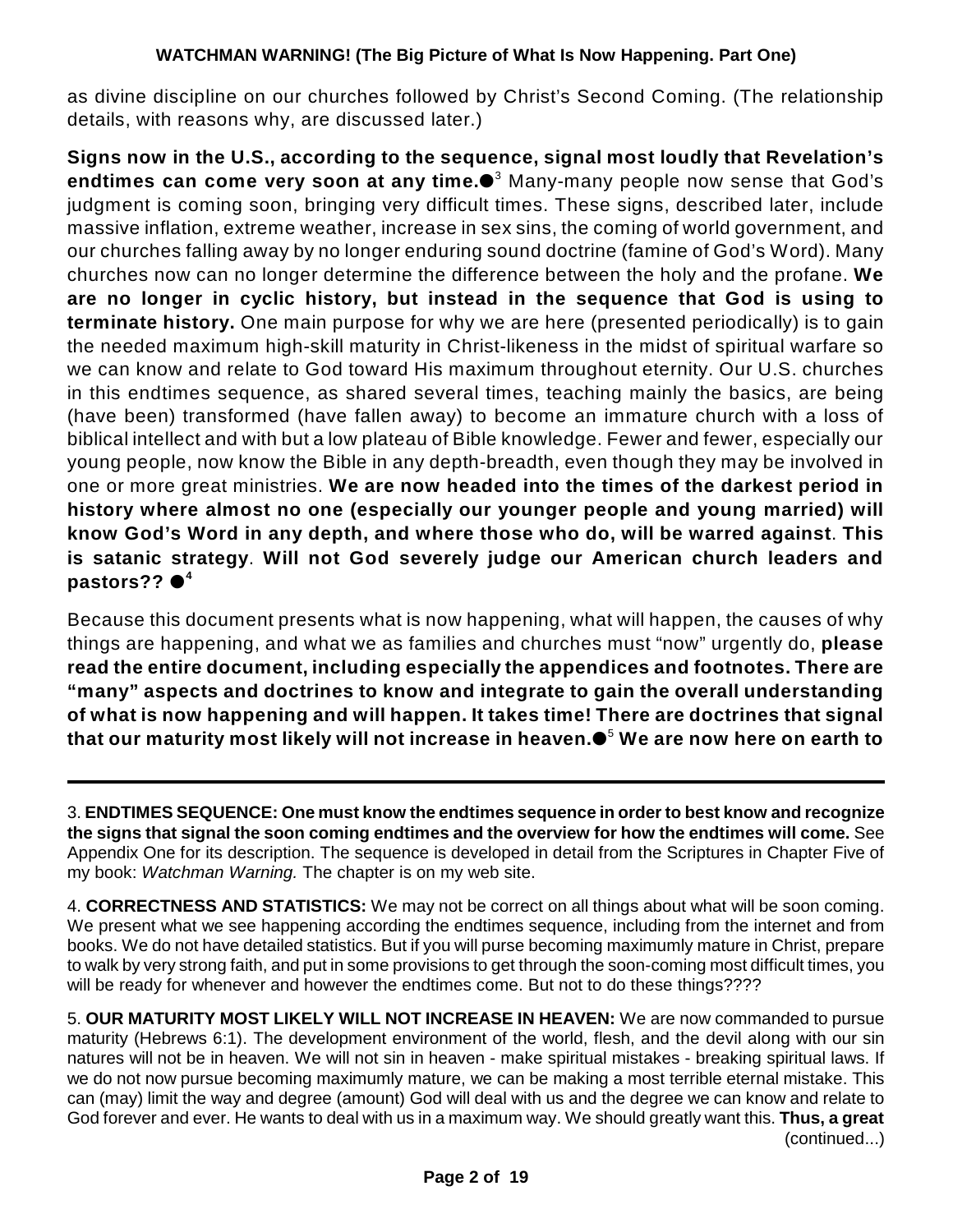**become Christians and, as a main purpose, to gain this maturity so we can know and relate to God toward His maximum throughout eternity - forever and ever.**

## **MUST KNOW KEY ASPECTS**

Our churches must be trained to gain maximum maturity in Christ-likeness (not just trained with the fundamentals for mainly some Christian growth). $\bullet^{\mathfrak s}$  They must now work with excellence before God to be an example church. We need desperately example churches now for others to follow. This maturity is needed in order to have God's very best for entering eternity and to be greatly prepared for going through the very soon coming endtimes Tribulation. When the Calamity and Tribulation come, the America we love will be taken away (destroyed), never to return. Our freedoms and free enterprise, we love, will be taken away and will be gone forever. There will be great (severe) persecution. **Get (Be) Ready. Make needed obedient changes NOW. Make a list of needed activities and immediately begin to live them out. When in the Tribulation, we will be under socialistic world government that will attempt to control all things. The government will make war against all Christians and those (others) who oppose its direction and purposes.**

**As presented, we need to know that the endtimes unfold in a similar sequence that happened to O.T. Israel. (See Appendix One for more description.) Things are now** 7 **happening according to this sequence, being used to terminate history. Knowing this sequence allows us to know the signs that signal when the Tribulation will be coming.** This sequence in summary is as follows. (1) contains a God chosen most favored nation to be greatly blessed by Him (was Israel and now is the U.S.) in her general obedience; (2) warning of soon-coming judgment that comes with great disobedience of her people in the favored nation (now happening in our churches and country); (3) invasion by world government with increased disobedience taking her under the rule of world government for divine discipline (the endtimes Tribulation in these endtimes); (4) return of God's people to God (the Rapture of the Church (all believers) now after the Tribulational disciplinary period); and (5) then destruction of the world government and all unbelievers. **Knowing and understanding this sequence, we can know positively the Rapture comes "after" the endtimes Tribulation, and there definitely is an endtimes Tribulation.** Thus, in our perspective, the doctrines presented (See Appendix Three and the referenced documents in Appendix

5(...continued)

**main reason we are on the earth is to gain this needed high-skill spiritual maturity.**

6. **MUST MATURE OUR PEOPLE WITH A VERSION OF GOD'S WHOLE COUNSEL (NOW LONGER USE ONLY THE FUNDAMENTALS THAT MANY OF OUR CHURCHES ARE DOING):** *Hebrews 6:1 Therefore leaving the elementary teaching about the Christ, let us press on to maturity, not laying again a foundation of repentance from dead works and of faith toward God,*; *Acts 20:26-27 "Therefore, I testify to you this day that I am innocent of the blood of all men."For I did not shrink from declaring to you the whole purpose of God.; Colossians 1:28 We proclaim Him, admonishing every man and teaching every man with all wisdom, so that we may present every man complete in Christ.*

7**. ENDTIMES SEQUENCE**: This endtimes sequence is presented in more detail later and is developed in detail from the Scriptures in Chapter Five of *Watchman Warning*. This chapter is on our web site. Its description is also in many of my web site documents including the referenced ones in Appendix Seven.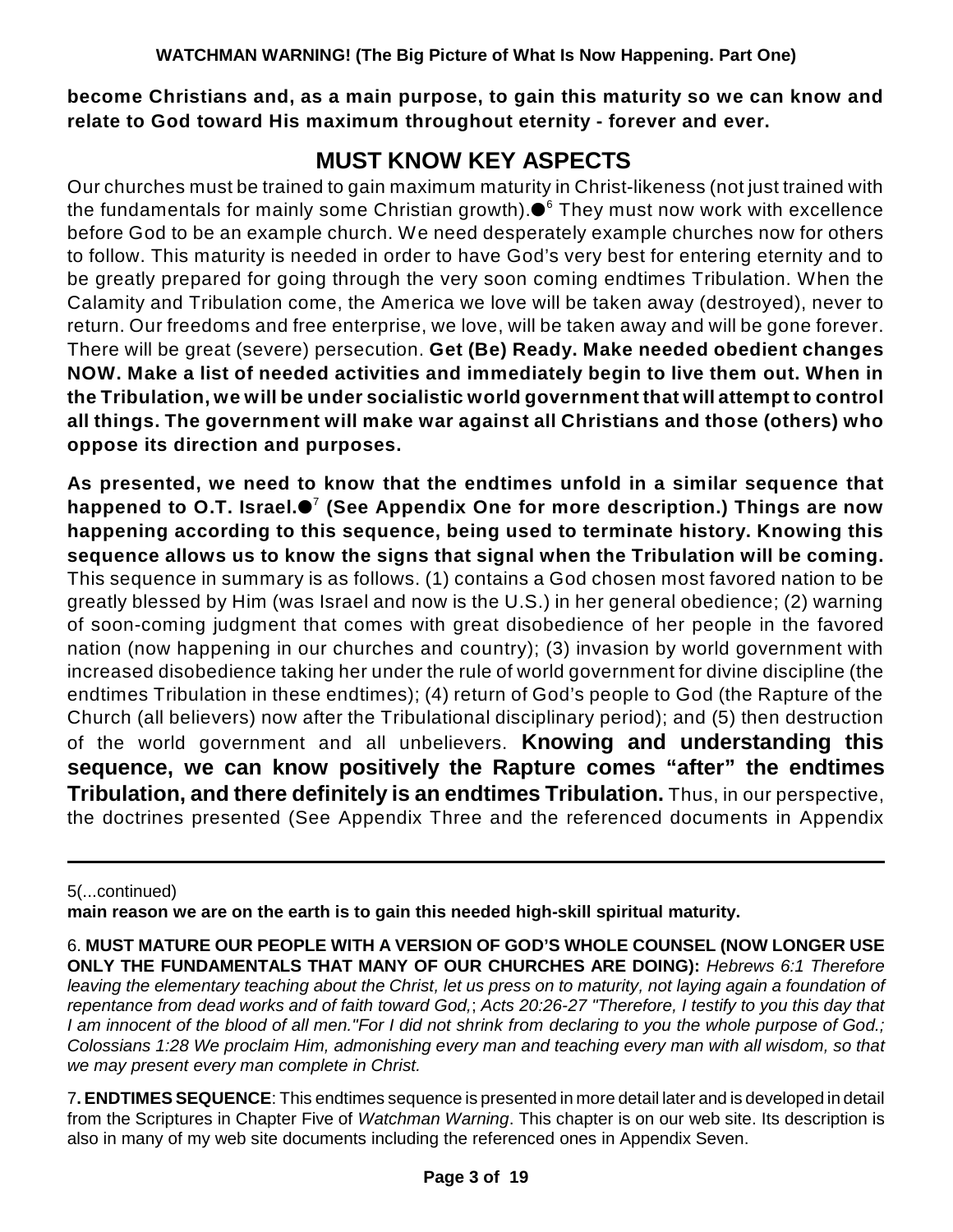Seven) teach a Post-Tribulational Rapture and totally refute a Pre-Tribulational Rapture view.

**The "only thing" that, according to the endtimes special sequence, can turn things around (bring our America back) and once again have the U.S. as a great nation under God and to have general peace in the world, is to have the majority of our U.S. churches have massive revival, returning to God in great obedience, before the Tribulation comes. (This U.S. church falling away has allowed Satan to cause the rest of the nation and world to go bad - thus being major responsible (a major cause) for the endtimes Tribulation coming.) Because of what Bible prophecy teaches, this return of America will not happen (except possibly in pockets). But you and I with our family, friends, and church "must" turn around as needed.**

What is presented are my biblical views, including Bible Prophecy and the Christian walk. They are founded on God's calling and having read tens of books re Bible Prophecy and many many books re the Christian life. (There are over 6 different views of endtimes Bible prophecy.) My gift is to take many teachings from many sources such as books, people, and most particularly from many Bible verses, and integrate them into the overall biblical view. This is why I read the works of many others. **I realize we do not all believe the same regarding the sequence of endtimes Bible prophecy. But if you will investigate the doctrines presented, you will become or remain a Post-Tribulationalist and have the desire to urgently mature and prepare your loved ones for what is coming. Key needed topics are shared later.** I share this Rapture view, not to put anyone down who believe differently, but so readers will be careful to read the doctrines presented that teach the Post-Tribulational Rapture understanding and view such that they will act immediately to warn, alert, and prepare their people for going through the soon-coming endtimes. (We do not want our loved ones and ourselves to be caught blind sided and unprepared.) It is so they will act to mature their people in Christ-likeness and train with endtimes Bible prophecy. $\bullet^{\text{s}}$  This is so they will not be caught unaware and blind-sided. **In any case, we must prepare our people anyway as a hedge in case we are wrong. We must not let our churches and loved ones under any conditions be caught unaware and blind sided when the Calamity and Tribulation suddenly, without warning, come. We must now urgently warn, alert, and prepare them.**

**We must know and greatly appreciate that all of life now and in eternity comes from our infinite and most perfect always existing God. He is in charge of everything, both now and in all eternity. We are: (1) to become a Christian in order to go to heaven; (2) to become a mature person in Christ-likeness, walking close in His ways to fellowship with and know Him in His Greatness; and (3) to learn to actually live only by His ways, as now presented in a good "accurately translated" Bible (No paraphrases.). In my perspective, (by what I observe to the degree I can - I do not have statistics), what our churches appear to be doing and not doing is that they do not see the requirement to maximumly mature their people and/or to warn, alert, and prepare them for going into the soon-**

<sup>8</sup>**. TEACH ENDTIMES BIBLE PROPHECY:** Many churches have not taught Bible prophecy for many years. Some may have never taught it, or know any of its details. (It is a complex subject.).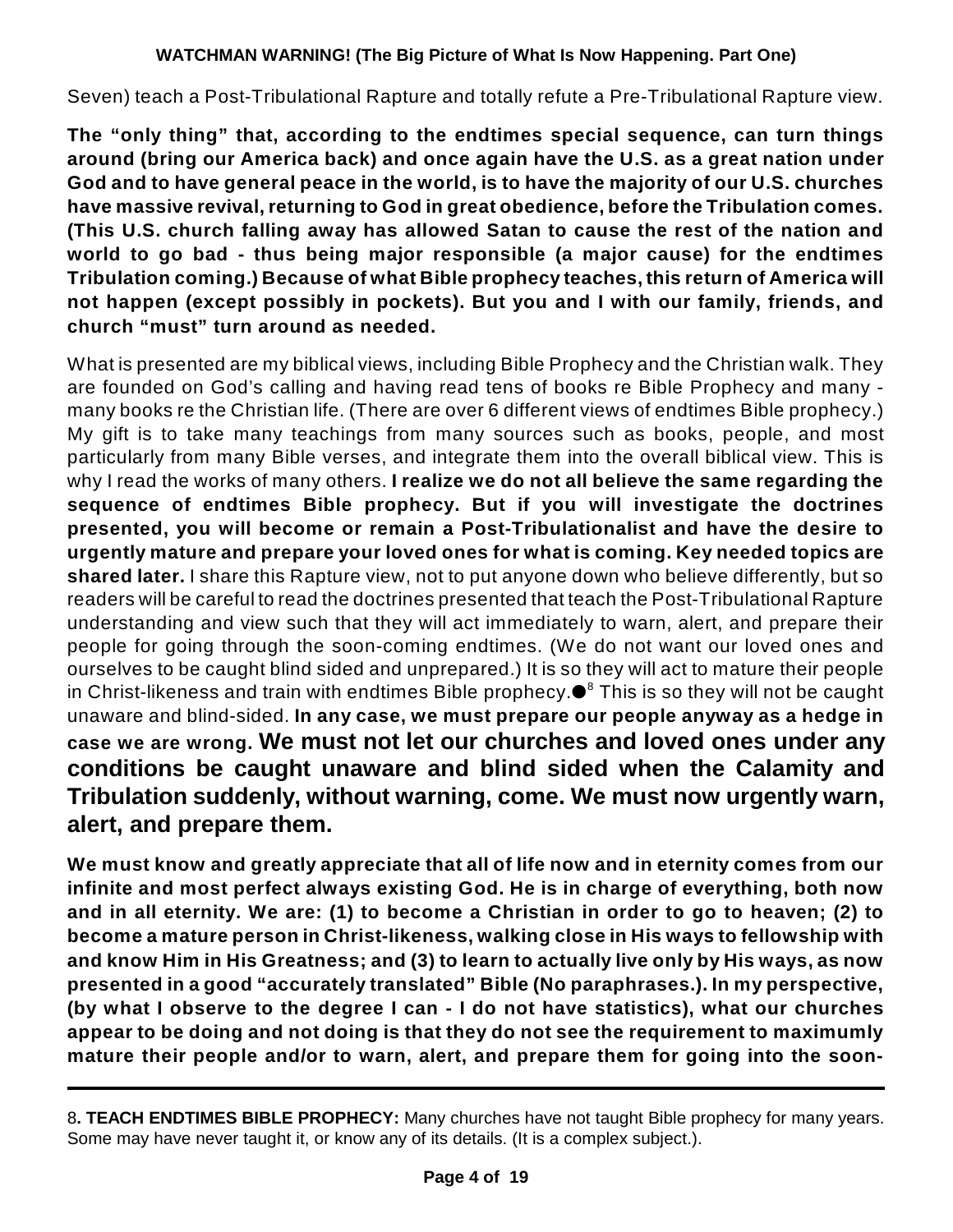### **coming Calamity and Tribulation. They do not know or recognize the signs. Thus, they act wrongly as if the present good times will continue long term. These grieve me.**

The problem we have today is that we do not adequately appreciate God's Greatness $\bullet^{\circ}$  such that we trust Him alone to direct our paths and have Him work all things together for our present and eternal good. Having these problems, we do not search all the Scriptures for all that God wants us to become and for all the steps that we are to live out experientially to get there. $\bullet$   $^{\text{10}}$  We want to add our own and the world's ways, thus, working things together for good ourselves. Thus, we work for Christian growth, but not to gain maximum maturity. Church leaders and teachers, especially, not working to find and live out the needed topics, can have sin that results in bad conditions that are now happening in our churches, country, and world. Does your church have or know the curriculum (Biblical topics) needed to maximumly mature her people in Christ-likeness? Has she recorded it? (A beginning list of minium set of topics is presented in Appendix Four. A beginning set of characteristics of a mature person is found in our reference document: *Summary Document: Signs, Characteristics, Beliefs, and Practices of Being or Becoming Highly Mature in Christ-likeness*. You may want to read this document for personal use, reenforcement, and for giving us your thoughts for things we have missed.)

**We have fallen away from God's best. If we are to have God's best and great lives, we must return to Him in great obedience and have Him direct everything in our lives. (Hopefully, many of our churches are doing it. But are they???)** We must not now mainly work for Christian growth as many of our churches are doing now. We instead must train and live out a complete curriculum, His whole counsel, to gain a maximum maturity in Christlikeness (Christ is our most perfect role model) so we can know and relate to God toward His maximum now and especially throughout eternity. This means we must know what the needed

9. **DISCUSSION RE GOD'S GREATNESS: Most churches today do not appear to appreciate God's infinite Greatness demonstrated by what they leave out of their ministries and by their not being eternity (outcome) oriented so they do not train their people to become "maximumly mature" in Christlikeness. (Do they know how with a sufficient recorded curriculum with the needed steps, topics, and doctrines? Do they have a sufficient experiential walk as Christ walks?) They do train for some Christian growth and are doing some good things. But, they appear to have lost their excellence before the Lord, to no longer seeking His best and "all" His requirements with a sense of excellence.** They instead are very often numbers oriented to gain the youth so they wrongly use mostly limited teaching and the world's (the devil's) loud rock beat type structured music to draw the youth. **As a result, our churches are being (have been) transformed to become immature churches with a loss of biblical intellect with few knowing the Bible in any depth-breadth. (Many churches have been transformed and greatly changed from what they were in late 1980's. What has greatly changed our churches is their acceptance and use of the devil's loud rock beat structured music (an unrecognized major sin.)** This is great compromise, and can be a catch 22. If we do not use this wrong approach, most of today's youth most likely will not attend church. And even so, as being presented, many who attend, leave the church when going to college. We are in the endtimes!!!

Churches can use programs designed to reach the youth. But they also must have advanced training to mature their people towards the maximum, including training them for doing ministry and in preparation for going through the soon-coming endtimes. Without maturing their people, their people will not be able to interface with God toward His maximum. This is most terrible from an eternity perspective.

10. **GREATNESS OF GOD:** I present the Greatness of God in my web site document: *The Attributes of God.*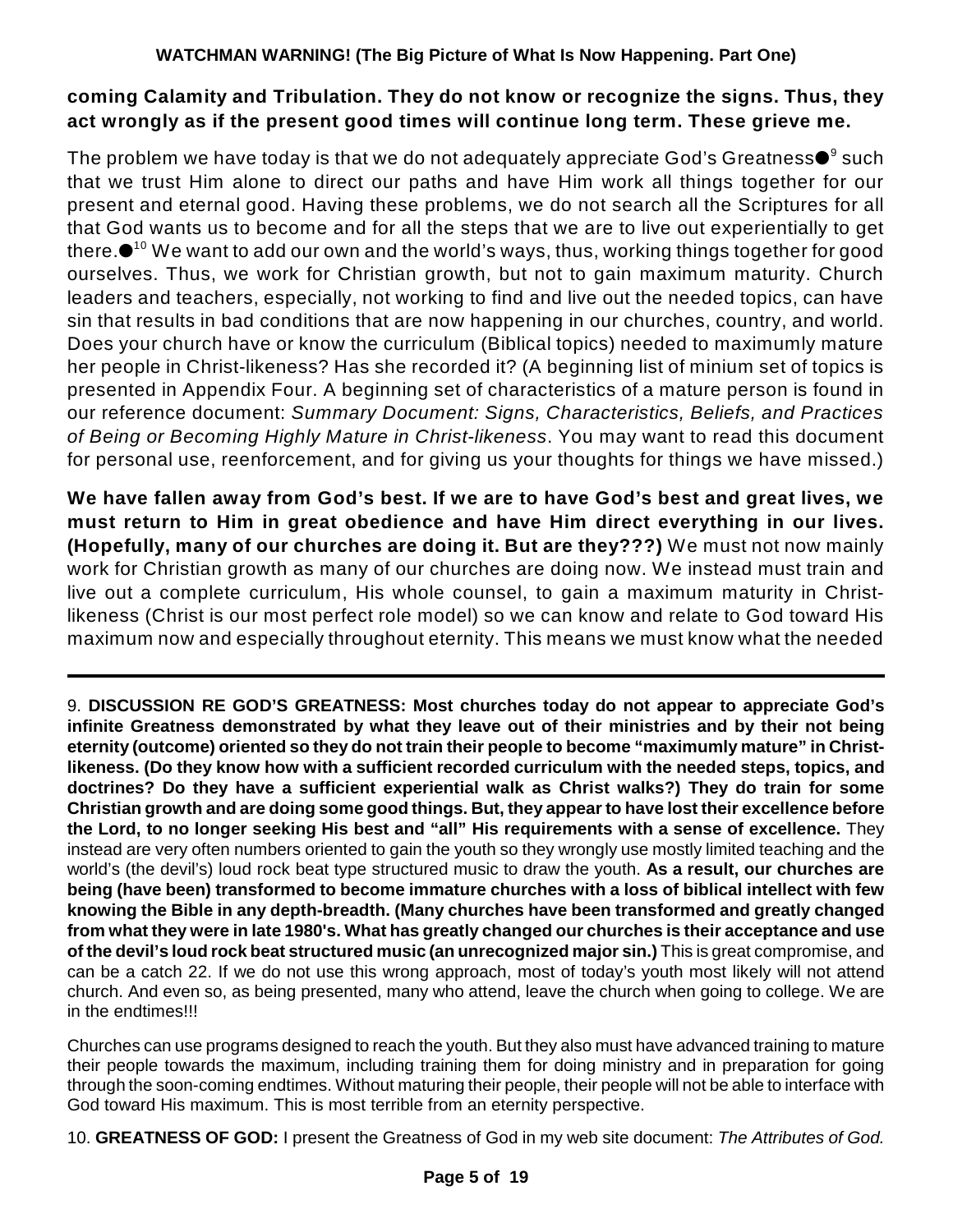description is. By what our churches are doing now, we must act (may have) to learn what it is. To find out, as presented, we must search the Bible for all He intends we become and for all the steps to live out to get there and do nothing else. We must know and appreciate that the endtimes are coming because of our failure (refusal) to live sufficiently by His ways. Because most of us and our churches will not change what they (we) are doing, God is bringing (and allowing) steps to bring the endtimes world government that leads to the termination of history.

**Please understand that apart from becoming maximumly mature in Christ-likeness and living out God's ways in excellence so we can know and relate to Him toward His maximum both now and all throughout eternity, "there is nothing." We must train our own people to become maximumly mature in Christ-likeness in priority over reaching new people. If we do not take care of our own, we can be worse than unbelievers (infidels). We need to do both. (But observation indicates this is not what many 11 churches are now doing. They are training with mostly the fundamentals to bring in the youth, and/or to have a weekly low level sermon. Thus, they, over time, are establishing a church that knows but little of the Bible, even with having some good ministries. This implements satanic strategy that is needed for when world government comes.)**

### **WHAT IS NOW HAPPENING?**

**(Current events placed under the overlay of Endtimes Bible Prophecy.)**

**THE SITUATION: Current conditions as signs now signal most loudly that God's endtimes Tribulation judgment is at our doors (with only God knowing the exact timing).** The secular news now report that: **(1)** War can be imminent in the Middle East; **(2)** Islam is making great strides now in the world including in the United States;●<sup>12</sup> **(3)** The U.S. budget is beyond repair with extreme debt, and failure can be imminent, bringing an inflationary depression; **(4)** There is discussion about replacing the U.S. dollar as the world currency that would bring great inflation in the U.S. (this is an endtimes phenomenon); **(5)** Our young people are now growing up wearing the most casual clothes (young ladies giving much exposure) using the devil's loud rock beat structured music, including now in our churches (great sin). $\bullet^{_{13}}$ 

11**. MUST TRAIN OUR OWN AT HIGH PRIORITY**: *1 Timothy 5:8 But if anyone does not provide for his own, and especially for those of his household, he has denied the faith and is worse than an unbeliever.*

12. **PURPOSE OF THE ADVANCE OF ISLAM:** The advance of Islam is most likely being used by Satan to hasten the coming endtimes war and calamity when Russia and China must hurry to make war and put Islam down so they, not Islam, can rule the world with world government.

13. **WHAT OTHERS SAY:** Gordon Sears was right when he said: *"When the standard of music is lowered, then the standard of dress is also lowered. When the standard of dress is lowered, then the standard of conduct is also lowered. When the standard of conduct is lowered, then the sense of value in God's truth is lowered."* **Someone said:** *"Contemporary Christian Worship music is spreading across all denominational lines, and when it enters a church it brings more than a change in music. It brings a worldly philosophy of Christianity and a gradual lowering of all standards of morality and doctrine."* **This is what is happening now as our** (continued...)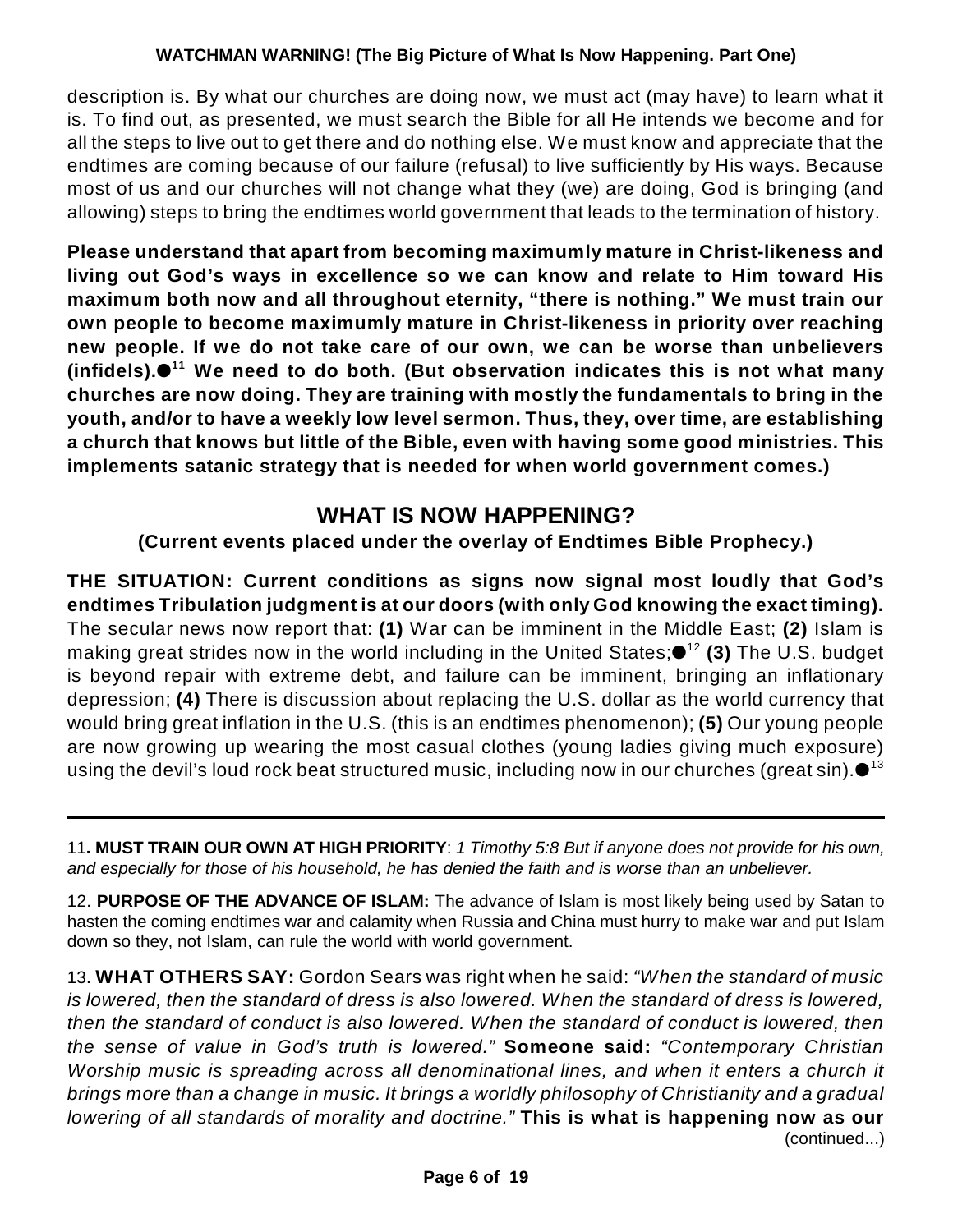This loud and beat structure was used in Voodooism to call up evil spirits and demons (this situation is not generally recognized by our churches - church and family heads need to do the needed research $\bullet^{_{14}}$  that shows this); Live experiments show that loud music draws the rough necks and soft music drives them away;**(6)** Many of our young people are wrongly living together in fornication and adultery. **Many of them are now leaving our churches, particularly when they go to college; (7)** There is a great increase in sodomy and **15** abortion (keep the elect from being born and accomplishing God's work); **(8)** Where there are no doubt exceptions, our churches, as being shared, are falling away (being transformed) from God's best and requirements to become an immature church with a loss of biblical intellect and with a low plateau of biblical knowledge. (Our churches are not training with sufficient living-life and Christian Faith doctrines and walking by the needed faith to sufficiently know God's requirements and how and what to train to gain maximum maturity.) (There is much famine of God's Word now coming on our earth, particularly now in our younger people - this is helping to transform our churches and bring the endtimes, when but very few (then and now) will know

#### 13(...continued)

#### **churches are being transformed.**

14**. LEADERS MUST RESEARCH THE SOURCE OF ROCK TYPE LOUD MUSIC:** If leaders will research the source and use of rock music, they would never by choice ever use it in our churches. There is an idiom: Do not **think what you want to think** that rock music is of God for our churches until you do research and **know** it was used in Voodooism to call up evil spirits and demons. Thus, it is not of God.

15. **WHY MANY OF OUR YOUTH ARE NOW LEAVING OUR CHURCHES AND NO LONGER FOLLOWING CHRIST, PARTICULARLY WHEN THEY GO TO COLLEGE** (Parents and Church leaders are the central problem.)**REFERENCE:** *ALREADY GONE*; *Why your kids will quite church and what you can do about it* written by Ken Ham and Britt Beemer with Todd Hillard. **You may want to read this book.** 

**Here are key reasons why many of our young people are leaving our churches: (1)** They receive little spiritual life, ministry, and Bible training at home and parents do not show sufficient testimony and the importance of the Christian life and being in ministry - they let their youth grow up making their own decisions without giving them the needed spiritual life biblical training; **(2)** Churches just have a routine of a weekly sermon and Sunday School and have much of the world that give little relevance to life; **(3)** Our Sunday Schools are teaching mostly first level, insufficient of the Christian life; **(4)** Our youth are not involved in ministry where they can experience God using them; **(5) Our youth do not realize the Greatness of God and that He is in charge of both life now and eternity (Heaven and Lake of Fire) and is the only One that can bring a righteous and purposeful life - we must do things His way or pay the consequences; (6)** The worldly influence of their friends and colleges and that they want to run their own lives (this was the great sin of Satan); **(7)** Church leaders do not live out what they preach; **(8)** Church and ministry are boring, they have no purpose; **(9)** They do not realize God's Greatness and that they are here to gain maximum maturity in Christ for the sake of eternity; and **(10)** There are many religious books, why is the Bible the only correct one. Being under loud rock beat music desensitizes them to the leading of the Holy Spirit. **One big reason our youth are leaving our churches is that they are teaching at the lowest common denominator. There is very little growth. So why attend?** Perhaps another of the biggest reason is that the youth do not see sufficient testimony in their parents, and church leaders and church attendees. So why come to church? Why live out a Christian life that is not real, and a life that has no great importance or purpose - a life that is not going anywhere? **Churches and parents do not demonstrate, teach, or train the maximum Christian life!!!!!!!!** Why worship a God that people do not appear to greatly appreciate demonstrated by their teaching, lives, ministries, and choice of music.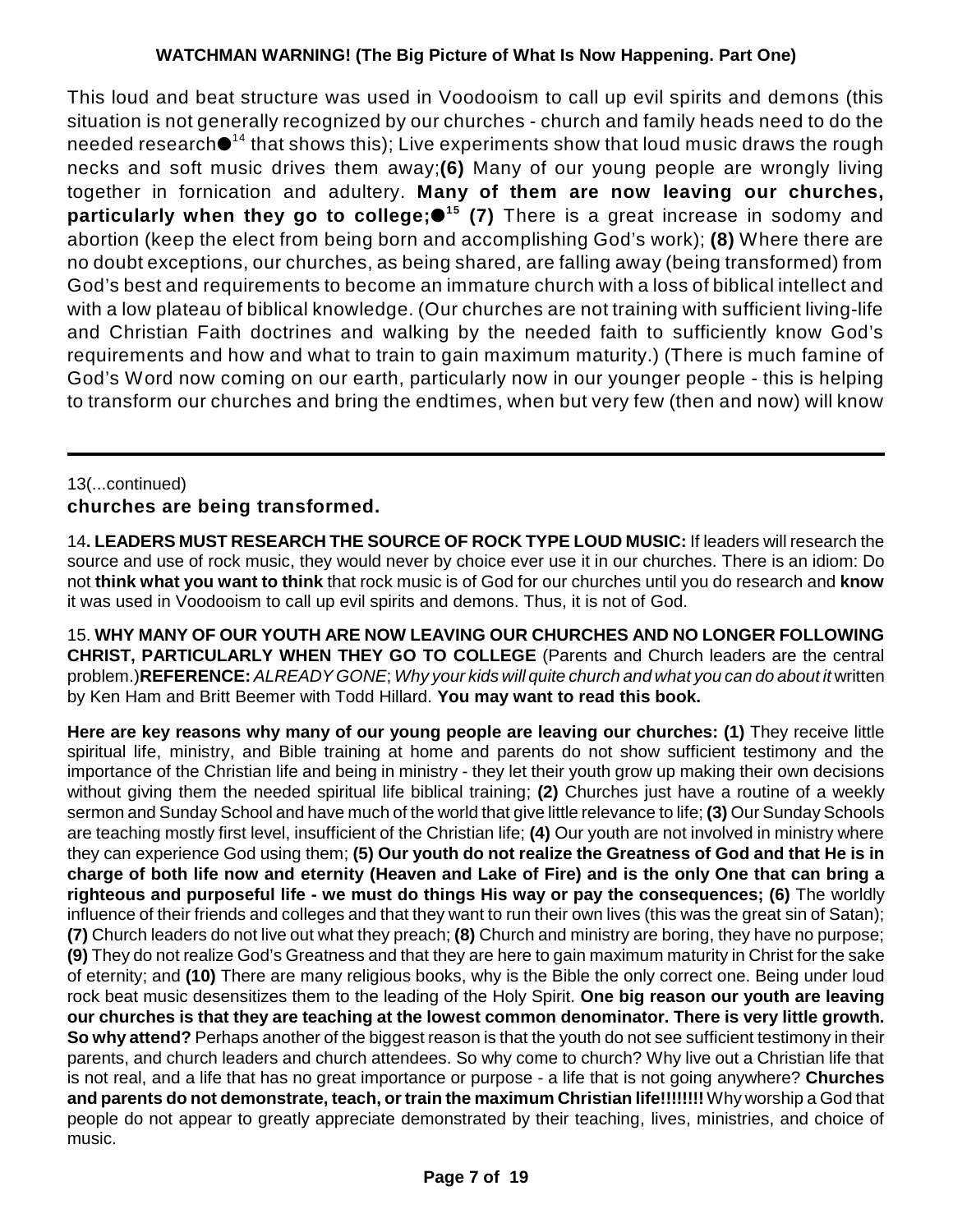the Bible in any depth-breadth.); and **(9)** we are now having "extreme" weather in the US, including heavy rain, flooding, earthquakes, fire storms, and tornadoes. People behind the scenes are working (have been working for some time) together to help bring world government that the Bible teaches will exist in the endtimes (allowed as our churches fall sufficiently away), such as especially later in the final Mark-of-the-Beast Period.

In summary, our American churches are falling away from God's best and requirements in great compromise by: **(1)** Now teaching mostly (only) first level Bible teaching (their problem is what they are leaving out of their teaching - no longer teaching God's Whole Counsel); $\bullet^{^{16}}$ **(2)** Using the world's (devil's) rock structured music; instead of, as the Bible teaches, singing the hymns and similar music with "dominate melody" unto the Lord from the heart; (Who are (might be) we actually worshiping when we use rock music?);●<sup>17</sup>●<sup>18</sup>●<sup>19</sup> (3) Using the world's

16**. GOD'S WHOLE COUNSEL:** *ACT 20:26-27 "Therefore, I testify to you this day that I am innocent of the blood of all men. "For I did not shrink from declaring to you the whole purpose (counsel) of God.* 

17. **REFERENCES TO THE EVILS OF USING ROCK MUSIC AND WHAT IS GOOD MUSIC**:(1) Lucarini, Dan: *Why I Left the Contemporary Christian Music Movement*; **(2)** Wheaton, Dr. Jack: *Crisis in Christian Music*; **(3)** Garlock and Woetzel (Drs'): *Music in the Balance*; **(4)** Institute of Basic Youth Principles: *Ten Scriptural Reasons Why Rock Beat is Evil in Any form*; and **(5)** Youth Who have Found Freedom: *How to Conquer the Addiction to Rock Music*. *Music in the Balance* (Pages 57, 63) teaches that good music has the melody dominate, the harmony next, and the rhythm under control. (This agrees with the Bible.) The melody reaches the spirit, the harmony reaches the soul, and the rhythm reaches the body*.* (Therefore the melody must be dominate as the Bible teaches.) References from the Internet: **(1)** *Is There a Connection Between the Rock Music and Voodoo or African Music;* **(2)** *Rock and Roll;* **(3)** *Rock Music: Good or Evil?*; **(4)** *Christian Rock Music*; and **(5)** *Christian Rock, Blessing or Blasphemy?*

18. **QUOTE FROM** *CRISIS IN CHRISTIAN MUSIC* **BY DR. JACK WHEATON (Showing where rock music comes from, and how and why it has been used.) (Page 107)**: *Most cults that use repetitious music reinforce and intensify the experience with accompanying drum patterns. Whether these be the conga drums of Cuba, the tabla drums of India, or the drum set of the rock drummer, all syncopated, repetitious rhythms in church music are suspect, particularly when accompanied by drums. No one knows exactly why demons can be summoned up by certain drum patterns, but there is a mountain of field research, including film and video that proves this is the case. Once again, that is why in Christ's Church must be alert to the types of rhythm used in worship services.*

19**. REASONS FOR WHY ROCK MUSIC IN OUR CHURCHES IS WRONG AND SHOULD NEVER BE USED (It is sin and false worship.):** People, like myself, do not attend contemporary church services with loud rock repetitive type beat music for at least seven reasons - **(1)** They do not like the music; **(2)** They believe the structure of the music is not of God, being developed from the satanic cults; **(3)** They believe it, with our "purposely worn casual dress," deters our worship of God (dishonors God) and our growing in maturity and misleads our youth; **(4)** It denies and disobeys the Bible teaching that one sings melody from the heart when filled with the Holy Spirit; **(5)** Using the rock music brings disunity into the Church which disobeys God and tends to cause a loss of fellowship; **(6)** Using it, this (our) music, in my view, because it is not found in the Bible and for the bad effects it brings, we cannot bring glory (or worship) to God when we use it. This is because, it came from Satan and not from God as a source; and **(7)** It causes a desensitization to the leading of the Holy Spirit: so it greatly lessens our singing melody to the Lord; greatly lessens our understanding of Scripture; and greatly lessens our commitment to attend special church meetings and be in ministry, especially in the evenings. It helps to cause our young people to leave the church when going to college. What spirit are we following when we use loud rock beat structured music and/or are we, ourselves, just trying to work all things together for (continued...)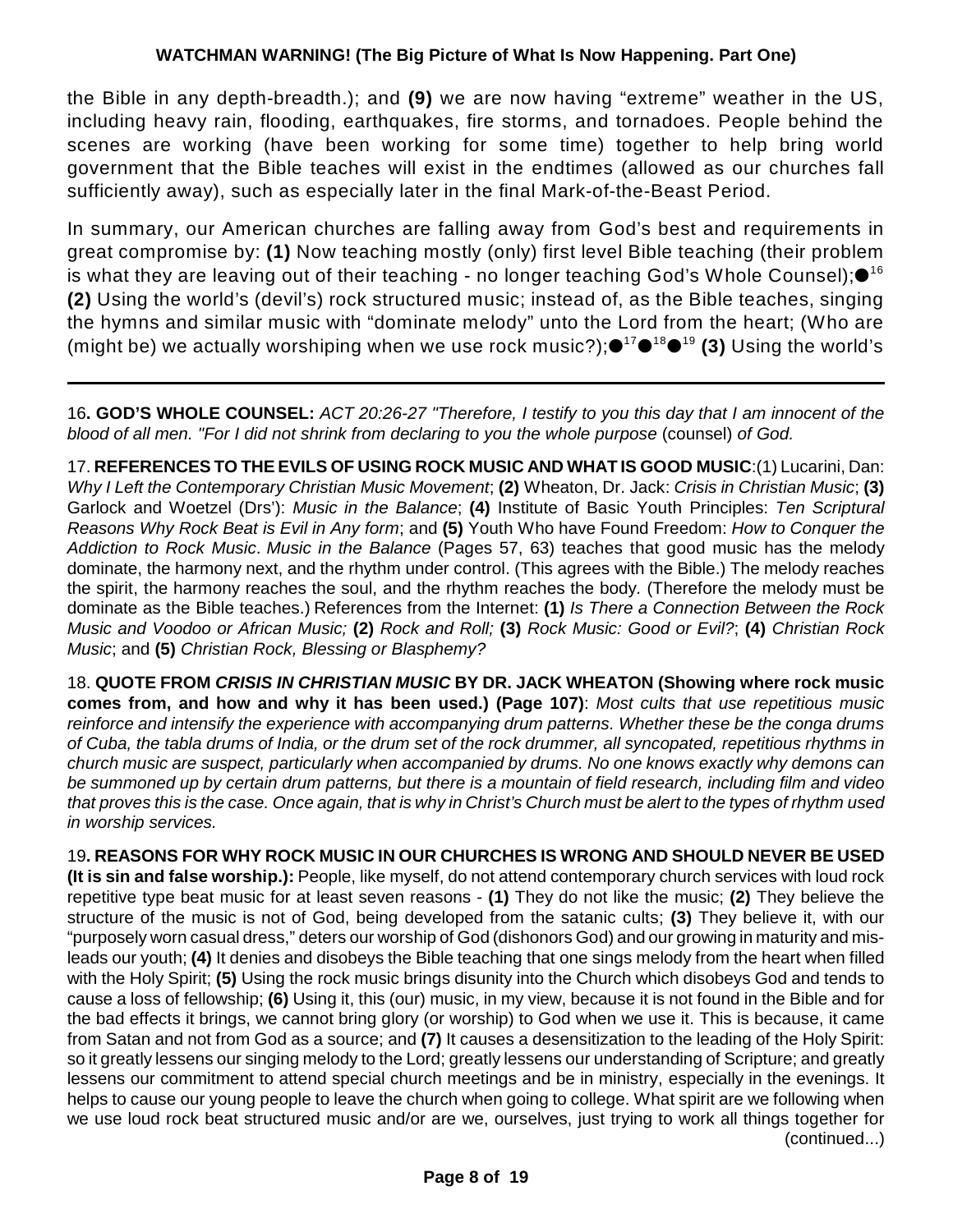symbols on church signs and in bulletins; and **(4)** Doing little to "maximumly" evangelize the children out in the community. They now work mostly within their own church property boundaries and from their own directed ministries - not greatly working with extra church organizations such as CEF. **The churches are doing some good things. We all see this.** 20 **The greater issue is what they are not and should be doing and teaching (training) to have great obedience (with great ministry) to the Lord. (Fortunately, there are exceptions. ) As a result, as being presented, large numbers of our church youth are 21 growing up with but little knowledge of the Bible leading to few in time knowing but little of God's Word.●**<sup>22</sup> This is a reason the world government (Satan's strategy), as being presented, will make major war against the older people who know more of the Bible. (In such conditions of disobedience, God brings (or allows) a famine of His Word that is beginning to greatly happen now. This reduces the number of those in the ministry, those greatly mature in Christ, and few will know what is happening and will happen when the endtimes come. This will lead to a great falling away from the faith when the endtimes persecution comes. Thus, we are heading into times where but very-very few will know God's Word in much depth-breadth. This can only be Satanic strategy for the endtimes.)

**Because of what is and will be soon occurring, taking away our country and bringing martyrdom and the termination of history, our young people, including those now graduating from high school and our young married, will not have a normal life and/or life span such as we older people have had.** Their life experiences will be different and their lives will be truncated by the endtimes conditions, world government, and the truncation of

19(...continued)

20**. REFORMED THEOLOGY CHURCHES:** These churches believe that Christ will save the chosen elect regardless of what they do in evangelism. As a result, they often may do (wrongly in our understanding) but little evangelism out in the community, including of the children. I have witnessed some of this. **To me, this can be satanic strategy so the elect might not be saved.**

21**. MANY EXCEPTIONS:** However, thankfully, we have exceptions of young people who have great commitment to the Lord. Many go the contemporary services. They may know varying amounts of the Bible. Many may know little beyond salvation and the fundamentals of the faith. Those with great commitment include those working in Vacation Bible School (VBS) in the summer and taking the CEF Christian Youth in Action (CYIA) training and have worked in summer 5-day clubs, growing in Christ and leading children to believe the Gospel. **I have learned of many youth who take the CYIA training that have great ministries in the 5-day clubs for example. These young people have great commitment to Christ, particularly after God has used them to lead a child to Christ. They most likely will not fall away. But never the less, we should train these to live by very strong faith in greater preparation for the most difficult times ahead.**

22**. WHAT OUR YOUTH KNOW**: We can investigate what topics our youth know and do not know.

good? Remember, God will only lead us (particularly in our spiritual relationships), and we can only know things spiritually happening are from God if they are in the Bible directly or in biblical application. Rock music is not in the Bible. Rhythm, without dominate loudness, in the music is okay and desirable for it brings life and fun to the music, but the melody must remain dominate. This rock music separates the older more mature people to the hymn service (obeying Scripture) and the younger and less mature people to the contemporary service (not obeying God for His music to use). Is this disunity of God? Many who become mature under hymns and then go under rock music may remain mature. But this is not the case for the youth who begin under rock music. There may be some exceptions**.**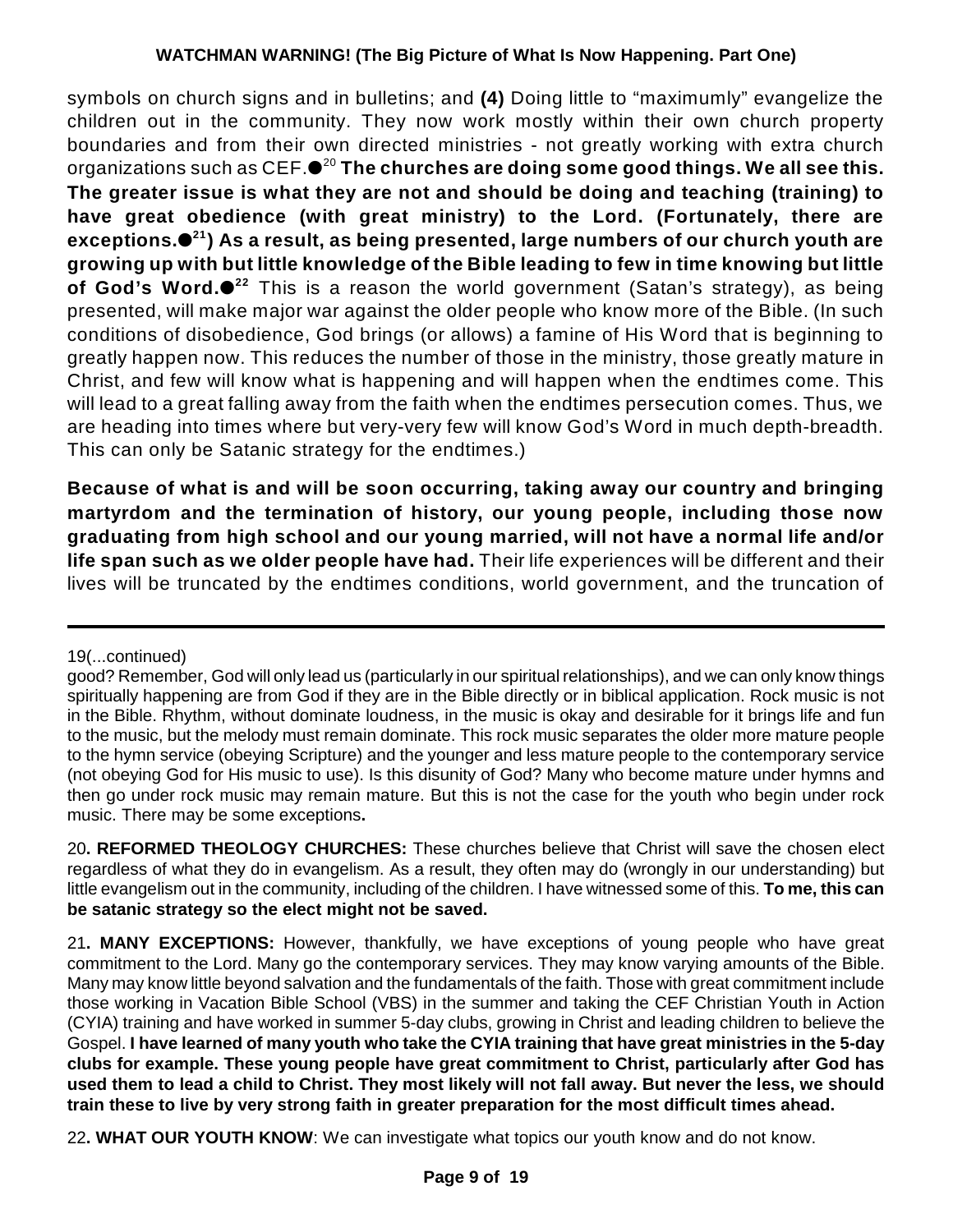history. **This will be most unfortunately also true especially for our younger children.** Our youth in this now time period will not gain the needed maturity in Christ-likeness needed in eternity to have a maximum walk with God and to get to know Him in His depth-breadth, unless we urgently help them now. We must now: **(1)** urgently inform them of the current circumstances; and **(2)** train them to become mature in Christ, especially training them to walk by very strong faith. We, as a minimum, must be sure we and our church and family people are Christians and are gaining maximum high-skill maturity in Christ-likeness. **We must do this training "before" the endtimes come. Thus, we must act now "with urgency" for the time remaining with freedom appears to be most short indeed. However, by having proper and needed training now, we can gain more maturity in the endtimes Tribulation under its difficulties and persecution.**

# **WHAT WE MUST URGENTLY DO NOW, BASED ON ETERNITY AND THE SOON-COMING ENDTIMES!**

**Ministries, Training, and Tasks That Need "Now" to Be "Urgently" Carried Out For Maturing Our People and/or for Their Reenforcement Throughout Our Lifetimes.**

1. **Go All Out To Train Our People (especially our children and youth) to Become Maximumly Mature in Christ-likeness using at least the minimum set of topics presented in Appendix Four.** Many ppt charts are on my Web Site. See our reference document: *Keys to Becoming Mature in Christ-likeness In Godly Relationship Living* for needed topics by which to train. Church and families should know and live out the principles and train their people to live them out.) When we train, we should teach what to do, how to do it, examples for how we do it, testimony of how the teacher and others did it (live out the principles), and then place our trainees into various ways of on-the-job training. One does not become mature until the trainee lives out the training - not just know the concepts.(This is why CEF CYIA training is very good.) **We must especially train to have an experiential very mature and strong faith-walk to trust God to fulfill His promises to us. This will help mature us in Christ-likeness, and keep us from falling away under the coming intense persecution, including martyrdom.**

2. **Go All Out To Evangelize and Disciple the Children (and Adults) Out in the Community with High Priority and "with Urgency**." (One can work especially with Child Evangelism Fellowship (CEF) for worker training and to establish after School and summer 5-Day Bible Clubs.) (CEF world-wide led over 5.6 million children to Christ in the past 12 months.) (Our children will be controlled by the world government when the endtimes come, preventing their evangelization and their learning the Bible. **We must reach them now while we still can.**)

3. **Urgently Train Our People with Bible Prophecy - Alerting, Warning, and Preparing Them Urgently for Going Through the Soon-Coming Endtimes Tribulation That Will Start Very Soon with a Most Terrible and Devastating Calamity.** Many churches, as being presented, do not know Bible prophecy and have not taught endtimes Bible prophecy for many years including what happens in the Tribulation. (And much of what is being taught such as a Pre-tribulation Rapture is "greatly" in error and which can greatly mis-lead people.) Our church people generally do not know endtimes Bible prophecy and how it unfolds. So when the endtimes come, they will not know what is happening and why. And they (as presented), not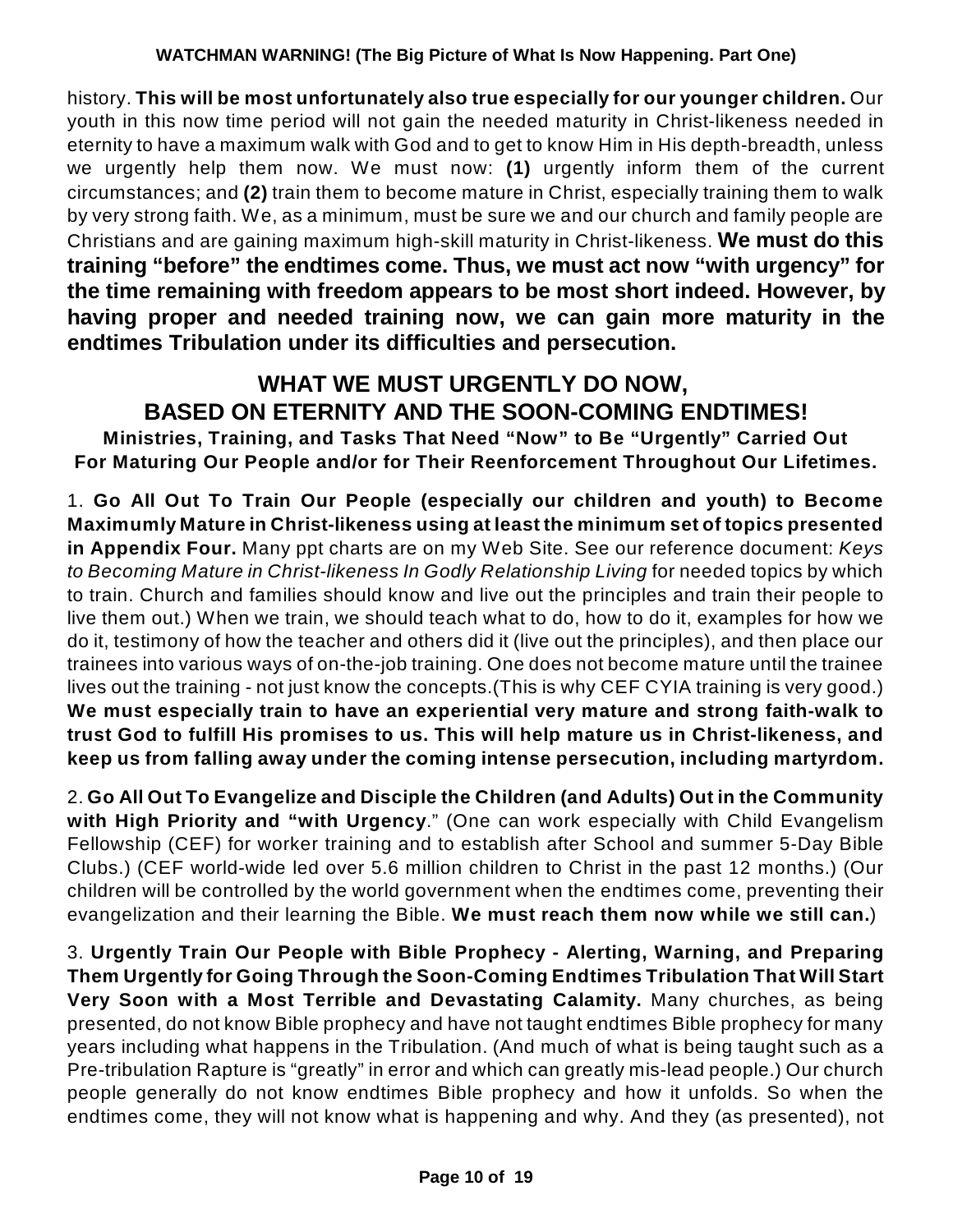being warned, alerted, trained, and prepared "will be caught blind sided" when the endtimes come like a sudden earthquake. Many or most, not being greatly mature in Christ-likeness, will all fall away under the coming extreme persecution and martyrdom. **We must "now" put in living-life supplies to last about 3 or many more months (longer time would be better, even without dependence on the grid) without needing to go to the grid for anything including for electricity, and gasoline. 23 24 25**

**4. We should now place our church and family people "who live near each other" into secret small home churches (to become the underground church) where they can support each other in the coming endtimes, and continue the ministry, Bible training, and worship when our church doors are closed by the government. (Christian and missionary workers should now get jobs and/or other additional means of support for when their current income support will cease or greatly decrease as the Calamity and Tribulation come. We can train the locals to help take over.)**

**5. Teach Basic Bible Doctrines of the Christian faith, endtimes prophecy, and the Greatness of God (His attributes).** Church people need to know the Christian faith doctrines with their details. Our churches are falling away because they do not know God's Greatness, that He is in charge, and are not eternity oriented so as to greatly mature their people to have a maximum walk with God in eternity. Those who believe and greatly appreciate God's infinite Greatness will have more incentive to obey God, become mature in Christ, be involved in ministry, and be prepared for the soon-coming endtimes.

6. **Do what we can** to pull people, particularly the youth, to the degree we can, out of the rock music contemporary church services using special teaching into the hymn services so they can become more mature in Christ and can give God greater worship in spirit and in truth. In the traditional hymn services, we need to go to in-depth expository verse by verse teaching with much application and testimony to both draw our youth and to more greatly mature our people. (The situation we have is that our young people want to jump and move around in their worship rather than stand singing the hymns in melody from their hearts.)

### **BIBLE DESIGNATED MUSIC: NEW TESTAMENT: The music of the Bible is to sing the hymns and spiritual songs from the heart in melody to the Lord: (1)** *Ephesians 5:18-19:*

23**. ELECTRICAL POWER:** During the coming Calamity and for a period afterwards, we can expect massive electrical power (and gas) outages (blackouts) so no one will know what is happening and give opposition.

24. **COMMUNICATIONS:** Without electricity as the Calamity comes, our telephones (including cell phones), TV, internet, and radios will not function. We will not know what is happening, and we will not be able to contact our families and friends. (Do the telephone companies have backup power systems?) One can use amateur ham radio with stored (including solar) power to contact family and friends. This means "all" must use amateur ham radio. We should maintain our car gas tanks between half and full so we will have sufficient gasoline when the endtimes come. Of course, we can also store some. It is most easy to store it in our car gas tanks.

25. **GASOLINE**: With high inflation and the shortage of gasoline coming, people who drive long distances to work may have great difficulties. These people may have to move closer to their jobs or find jobs closer to them.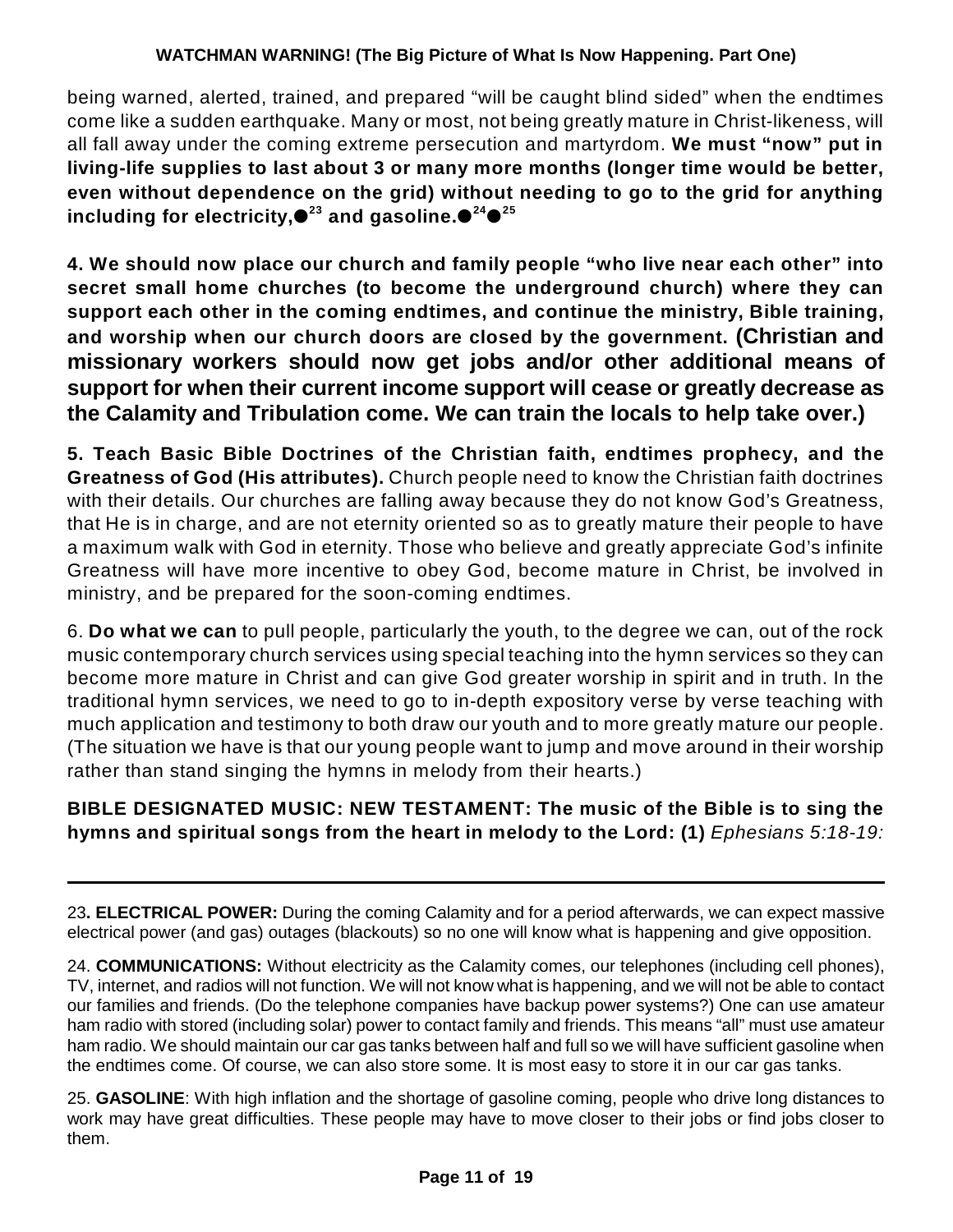*....but be filled with the* (Holy) *Spirit speaking to one another in psalms and hymns and spiritual songs, singing and making melody with your heart to the Lord;* **(2)** *Matthew 26:30: And after* singing a hymn, they went out to the Mount of Olives; (3) Colossians 3:16 Let the word of Christ *richly dwell within you, with all wisdom teaching and admonishing one another with psalms and hymns and spiritual songs, singing with thankfulness in your hearts to God;* **(4)** *Acts 16:25 But about midnight Paul and Silas were praying and singing hymns of praise to God, and the prisoners were listening to them;* **OLD TESTAMENT: (5)** *Isaiah 51:3: Indeed, the Lord will comfort Zion; He will comfort all her waste places. And her wilderness He will make like Eden, And her desert like the garden of the Lord; Joy and gladness will be found in her, Thanksgiving* and sound of a melody; and (6) Psalm 98:5 Sing praises to the Lord with the lyre; With the lyre *and the sound of melody.* (In my perspective, God does not accept our worship using rock music worship - it is not from Him.) $\mathord{\bullet}^{\scriptscriptstyle 26}$ 

Some of the greatest worship, using the hymns, I have ever experienced was at an international CEF conference.●<sup>27</sup>

**Consequences and Penalties for Not Carrying Out the Above Ministries:** Our Perception (numbers matching those above): **(1)** Our people will very likely not know and relate to God as much in eternity (forever and ever) as they otherwise could, and church leaders (we) will now be disobeying God for not maturing their (our) people; **(2)** Many of our children will not become believers and in time our Church attendance and ministries will greatly decrease. The government will control the children under world government not letting them near Bibles. (However, the children who die not having reached the age of God accountability, God will most likely save and give some minimal amount of maturity.); **(3)** Our people (particularly our youth and children) will be caught blind sided and unprepared for when the Calamity and endtimes Tribulation suddenly come. They will not know what is happening when they come they will not have the needs of life by which to live throughout the coming Calamity - many will die; They will massively fall away under the coming severe persecution; **(4)** our church people will be scattered without mutual help and the ministry can suffer; **(Without jobs, when the**

26. **WE MUST SING MELODY FROM THE HEART TO GLORIFY GOD:** Our Lord said that He glorified His Father when He accomplished all the work the Father gave Him to do (John 17:4). Thus, we can only glorify God in music that comes from the Father (now from the Bible) as a source. This means we are to sing hymns in melody from our hearts unto the Lord as the Bible teaches. There is no rock loud beat structured music in the Bible. If it is not in the Bible, it cannot glorify God. God does not accept glory from us from us as a source, such as when we do things our way or when we use the world's music (John 5:41). A friend of the world is not a friend of God (James 4:4). There are many instruments (drums are not listed) in the Bible to make music, but no rock music, particularly in the New Testament in the Church period. Using instruments today, including drums, are okay maintaining the melody dominate. Rhythm brings fun and life to the music.

27**. GREAT WORSHIP:** I attended a CEF international conference a few year ago in NC where there were 1100 people from 87 different nations attending. "ALL" the people were in the ministry, "ALL" the people were Christians and "highly committed" to Christ with great love for God, and "ALL" the people had led tens of kids to Christ. When they together sang the great hymn: *To God be the Glory*, it was absolutely awesome. They were singing in spirit and in truth with melody from their hearts, souls, and spirits unto the God they love and serve. They remembered His Greatness at work when He worked through them as He brought salvation to people, especially to the children. **This is true and great worship of God.**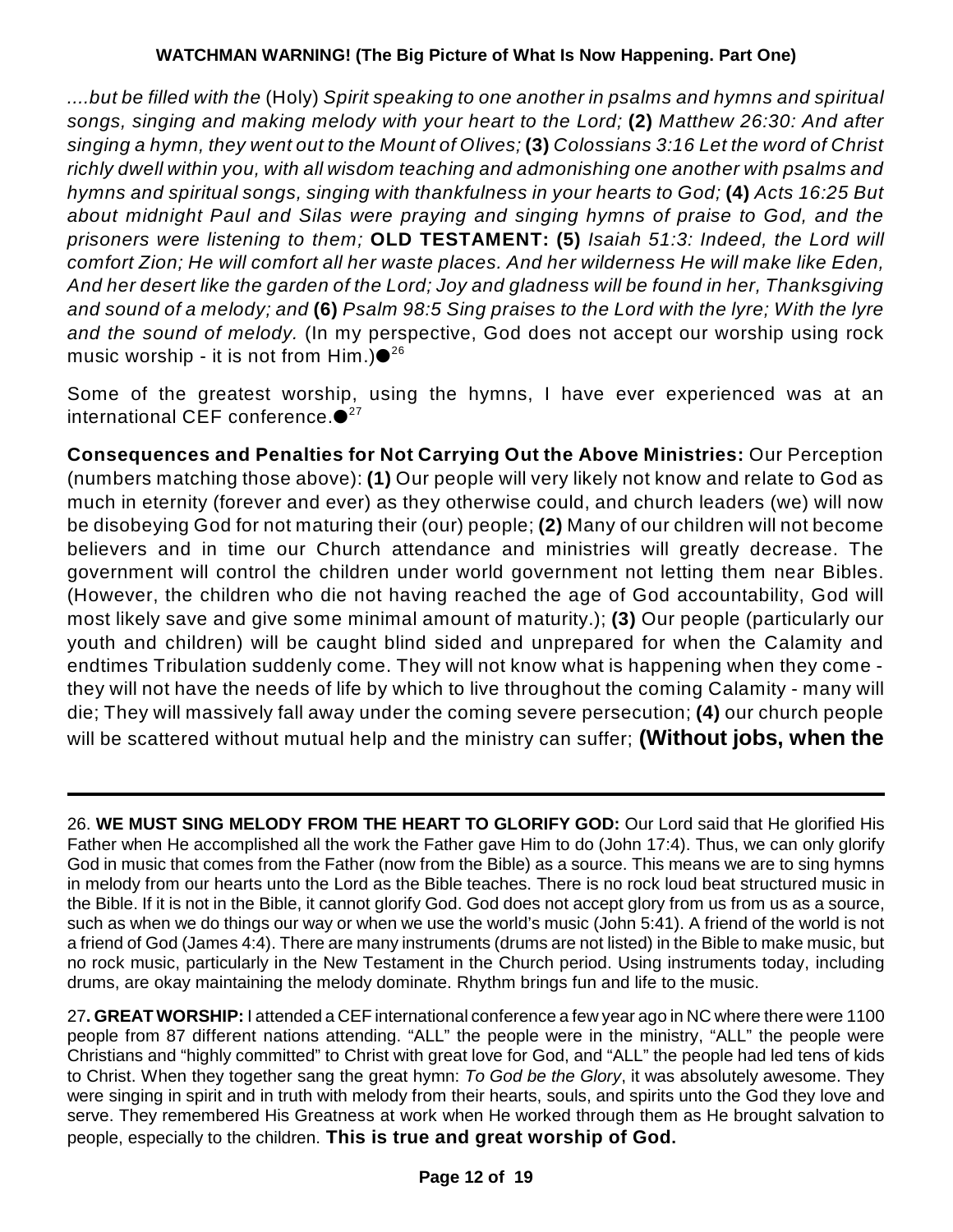**Calamity comes with the Tribulation, our ministries can greatly decrease and many will be without the needs of life - this can be especially true for other's supported ministries such as for pastors, Christian workers, and missionaries. Christian workers, as introduced, "should get jobs NOW" and/or additional alternative support if they want their ministries to continue when the endtimes come.); (5)** people will not know Bible doctrine, the Greatness of God, or endtimes prophecy; they will, as presented, not know what is happening when the endtimes come; and **(6)** Those in the contemporary music services will be disobeying God, not singing melody to the Lord, not be greatly glorifying God, and will not gain maximum maturity - many will not be in ministry or take advanced training. (There can be exceptions with many of our people.) **Overall, as presented, we are heading into the darkest period in all of history where very few will know or can teach much of God's Word (Satanic strategy). And Church leadership and pastors will be greatly responsible and can be facing serious judgment.**

**I ask many of our young people from time to time several fundamental questions, and they stumble to answer any of them.** These questions include how do we walk by faith, why are we on the earth, how do we walk by love, what is redemption, how do the endtimes unfold, why (how) do we have eternal security in Christ, and what did the Cross accomplish to bring us salvation? Very few may have led anyone to believe the Gospel to become a Christian unless they have worked with CEF and/or VBS. Of course, there can be (are) exceptions. Our young people generally are growing up with but little knowledge of the Bible including how to become mature and accomplish ministry. (Those studying on their own will know much more.)

# **SUMMARY OF TODAY'S BIG PICTURE**

The conditions now in the United States and the world signal most loudly that the coming of God's endtimes judgment (Revelation's events) can be most imminent. We will go under world government with socialism for divine discipline, losing our great nation (discussed in detail later) having the most difficult of times, including great persecution. Great persecution will come for Christians and those actively opposed to world government, its religion and/or its purposes. **As being presented, according to God's Plan for the endtimes sequence, the falling away of large numbers of our U.S. churches from God's best and requirements (in the now endtimes sequence) is the primary cause that allows the many things going wrong in the world that are now helping to bring world government.**

**Many Bible interpreters believe and teach "wrongly" that the Church will be raptured before the endtimes Tribulation comes (or that there is no endtimes Tribulation).** There are many doctrines, having read many-many prophecy books of all the major views, that "unambiguously" refute these views and teach "unambiguously" that the Rapture comes after the endtimes Tribulation at the single Second Coming of Christ, and there will be an endtimes Tribulation. Many of these correct doctrines (as I see them) are summarized in Appendix Three, discussed in my web site documents, and developed in detail in Chapter four of my book: *Watchman Warning*, available free from my web site.

The Bible presents the overlay for what will happen (in these coming endtimes) and current events (with the Bible's teachings), placed under the biblical overlay, show what the details will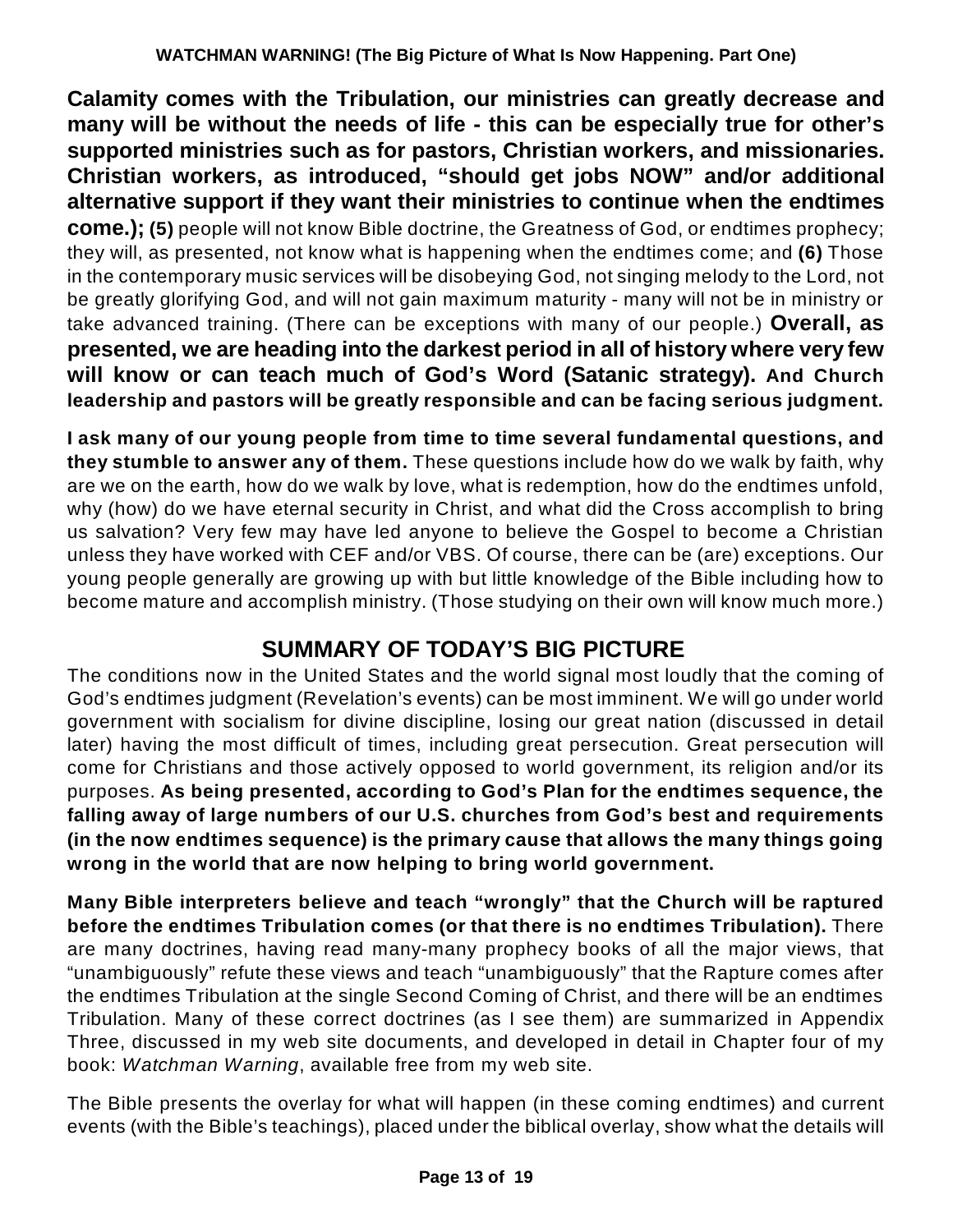(can) be. The timing, only known by God, can only be determined (estimated) (by us humans) by knowing and observing the signs (See Appendix Two) in the Bible that signal when Revelation's endtimes special sequence will come with the endtimes Calamity and Tribulation and eventually the Rapture. **(The Bible teaches declaratively that no human can know the time of Christ's Second Coming. (Mark 13:26-33; Revelation 3:3) But we can know the approximate timing of the coming Tribulation by recognizing the warning signs.) Most churches and families, demonstrated by what they now are and are not doing (e.g. not warning and getting prepared), very likely do not know or recognize the signs. Without thinking to look ahead and observe the trends that will seriously effect them, they act as the present good times will continue indefinitely. Many churches, as stated, very likely have not taught Bible prophecy in depth from their pulpits for many years. We will never get "exact" data for when the endtimes will come, and what precisely happens when they do come. We have to walk by faith to act on the signs, and the understanding of the endtimes sequence. We should now prepare even if we are a few years early. But to be one second too late!!!! Those who wait for "precise information to know the "precise" timing (living by sight)," that will never come, before they act, will be caught blind sided and unprepared. This most likely will be the case for most churches and families. Do not let this happen to you, your church and family.**

### **THE SPIRITUAL WARFARE**

**There is great spiritual warfare between Christ and Satan. We must understand the spiritual warfare, in concert with the endtimes sequence, with its strategies and happenings, to know what and why things are happening. In the warfare, Christ is to bring the elect to believe and to accomplish God's work. Satan works to prevent both.** If he can, he will not have to go the Lake of Fire, and he can rule over all angels and **people forever. However, Christ will win the warfare. (God is using the spiritual warfare for our testing and maturing environment and as a means to terminate history.) ("Must** read" footnote<sup>28</sup> for the needed background for knowing and

<sup>28.</sup> **THE SPIRITUAL WARFARE:** Before people came on the earth, God placed the names of all the elect (those who will choose to receive Christ as Savior) in one book. He placed all the names of all who would live in the Book of Life. If a person formally denies the Gospel in life or by death, their names are erased from the Book of Life. He placed the works the elect will do in another book. He records all the works that everyone actually do in the Book of Works. At the end of history, God judges all of us according to our works, including lack of them. To win the warfare, Satan must prevent at least one of the elect from believing and/or prevent at least one of the works of the elect from being accomplished. Thus, his strategies are to dumb down the churches in their teaching and training, have them use rock music, get the youth involved in immorality, and have the churches do little to (not) evangelize the children and the youth. He uses sodomy and abortion so the elect will not be born and have the sin give him more power. After the Tribulation, the books will be opened and will show that Christ has won the warfare. All the elect did actually believe and did actually accomplish all of God's work. Thus, the heavenly court, now having determined that Christ has won the warfare according to the spiritual warfare rules, God then through Christ now acts to rapture the Church and to terminate history. He casts Satan with his angels into the Lake of Fire. The works indicate the type and amount of rewards for (continued...)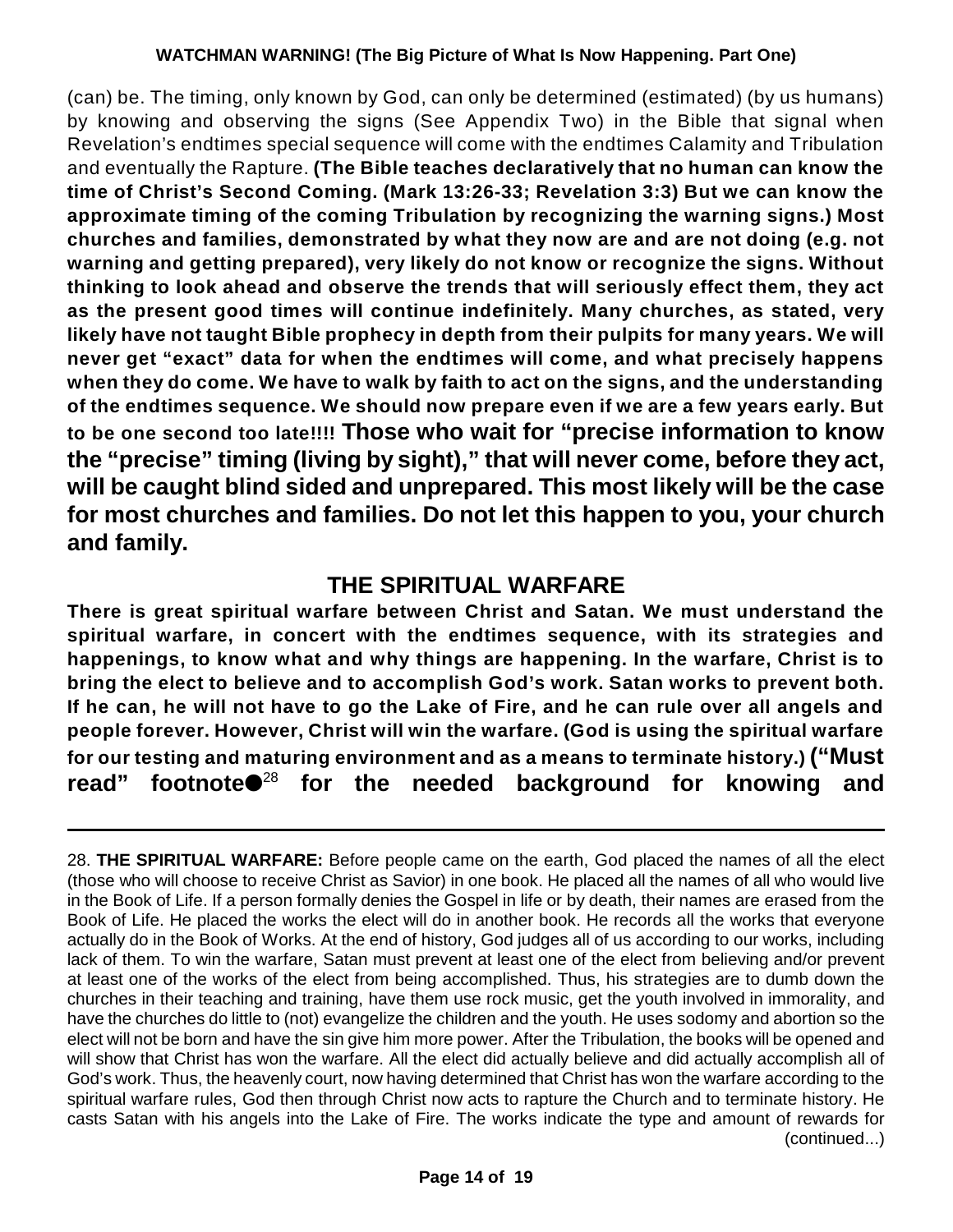**understanding the spiritual warfare.)**There is much background re the spiritual warfare in my referenced documents. Satan works to have sodomy and abortion so the elect will not be born. He gets the churches to dumb down their teaching, use loud rock music, and not greatly evangelize the children to reduce the evangelic ministry - transform the churches so few will know the Bible in any depth (this is happening now and will result in many falling away under the coming persecution) and much fewer will be saved in the endtimes Tribulation. As is allowed by God, he works to bring world government over which he will rule. **The Rapture, as presented, cannot occur until after all the people who are to live, have lived, and have made formal and binding decisions in life or by death to accept or deny the Gospel. (The wheat cannot be separated from the tares until after all the tares are bundled for the fire. The bundling is completed in the Markof-the-Beast Period. There is a "single" harvest at the end of the Mark-of-the-Beast Period. This harvest action, gathering the wheat (the Church), occurs at the very end of the Beast Period at Christ's Second Coming. The tares are harvested soon afterwards.)**

*Matthew 13:30, 39 'Allow both to grow together until the harvest; and in the time of the harvest I will say to the reapers, "First gather up the tares and bind them in bundles to burn them up; but gather the wheat into my barn."'" (39) and the enemy who sowed them is the devil, and the harvest is the end of the age; and the reapers are angels.*

## **HOW ENDTIMES EVENTS MIGHT (CAN) UNFOLD**

### **Combining Biblical Teachings as an Overlay (Including for How the Endtimes Unfold) and Placing Current Secular Conditions under the Overlay Show How Endtimes Events Will Place the World under The Coming Disciplinary Endtimes Tribulation With Socialistic World Government**

**INTRODUCTION:** The Bible clearly teaches that as the endtimes come, bringing the Tribulation with world government, there will be calamity, food famine, little knowledge (famine) of God's Word, war, disease and pestilence, great persecution with martyrdom, and teaching to have people believe wrongly about needing to be saved by the Cross. The coming world government will train all the children for world government and world religion without parents being able to do anything about it. (In times of apostasy, the government acts wrongly against the children (Ezekiel 16:20-21).) There will be shortages of many or most needs of life. The happenings under Revelation's seals of the seven-sealed scroll (book) contain the events for how Christ wins back the earth's title deed from Satan (lost in the Garden of Eden with the sin of Adam and Eve; (concept presented in Jeremiah 32:6-15)) that allows Him, according to the rules of the spiritual warfare, to Rapture the Church and bring the final judgments.

<sup>28(...</sup>continued)

believers and judgments for unbelievers, people will get as they enter eternity. **The Rapture cannot occur until after the Tribulation when (after) the heavenly court determines that Christ has won the spiritual warfare over Satan and has given Christ the authority to rapture the Church and bring the final judgments, according to the spiritual warfare rules.** For reference see our web site document: *God's Plan over History for Man to Become Mature in Christ Needed to Eternally Know and Relate to Our Perfect God in His Greatness*, and also *Watchman Warning* pages 96-100 for detailed development.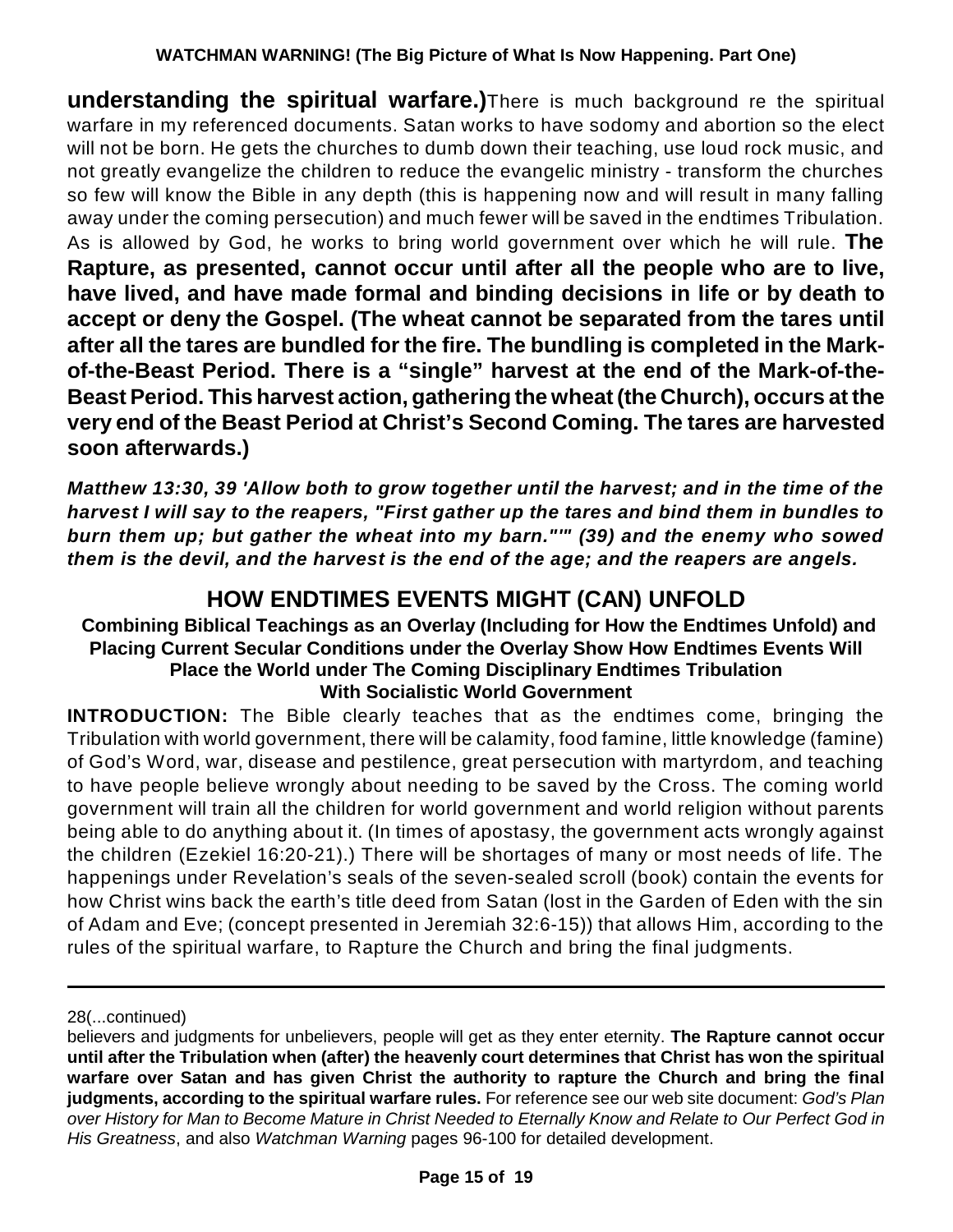**WHAT CAN HAPPEN: We do not know all the details or exactly how they will come. What follows in the next section is a possibility that fits under the Bible's overlay, especially under the endtimes special (pattern) sequence. This possibility will come or something like it. Although we cannot know when Christ will come, we can know by the signs when the Tribulation can (might) begin. It is very likely (though we do not know for sure) the Tribulation will begin in some spring in the next few years. In any case, we need to** 29 **be mature in Christ and prepared now regardless of its timing, so we will be prepared with needs of life and experience of walking by faith.**

**EXPECTATIONS IN SUMMARY FOR HOW THINGS WILL COME (These expectations (estimations) are based on the Bible's teachings and current events, shared by many on the internet, under the Bible's overlay. We cannot know now the exact happenings. At least I do not know. (Some items were previously presented under The Big Picture.) The country we love will be taken away from us forever. We will live in socialism under the control of the coming government.):** The U.S. currency as a world currency will be replaced. This will bring massive inflation in the US. The economy will fail, bringing an inflationary depression. This great depression will (can) cause thousands to lose their jobs, but with many jobs continuing for the country to continue. People will be unable to buy things at the high prices. This will reduce production and the infrastructure will break down. Goods and food (especially organic grown foods) etc. will not get to the market place, thus bringing very large shortages. This is part of the plan to reduce the population so fewer will believe the Gospel. (This is allowed by God as the American church is falling (falls) away.) The stock market for the most part will crash and people will lose their investments and savings. We will end up with the very rich who control and have provisions, and the rest of us, now the very poor, who they control. (Many on the internet now suggest that possessing silver and gold coins along with Swiss Franc investments should be held now to preserve and increase one's investment. But these investments and others being good assumes some version of freedom will continue to exist and the coins will not be confiscated. (This can be true for the rich and not for us.) We need to know how the rich who control are placing their investments.) As the Calamity comes, the remaining government in the U.S. will declare martial law and bring military rule. There will

29**. TIMING OF CHRIST'S COMING AND THE TERMINATION OF HISTORY (We cannot know the time of Christ's Second Coming.):** Although we can not know the exact time, we can expect (guestimate - but not know) the termination time of history and Christ's Coming to be near 2030 (some say 2033). This is based on the number of man being 6 and its multiples. Dr. Anstey in his book; *Chronology of the Old Testament* shows from the Bible there were about 2000 years from Adam to Abraham and about 2000 years from Abraham to Christ's Crucifixion in AD 30 (Some say AD33.). This leaves about 2000 years to the end of history or near 2030. There will be very few Christians alive at that date. Most will have been martyred or otherwise killed. Those alive will know but little Bible doctrine, and will not know when Christ will return. (Based on what happened to Israel, the Tribulation may last about 20 years. This understanding being true (and it may not be), the Tribulation, as the signs now loudly signal, can begin any time. Of course, only God knows the time.) According to Jewish traditions, Christ will come at the last trumpet (1 Corinthians 15:50-58) such as the time of the Feast of Trumpets which occurs in the fall of the year. The last trumpet will be either the seventh trumpet after the Tribulation or one after it. The Tribulation being (not know) a non fraction number of years except for the 6 months during the Mark-of-the-Beast Period, one can expect (not know) the Tribulation to begin in some spring, 6 months apart from the Feast of the Trumpets.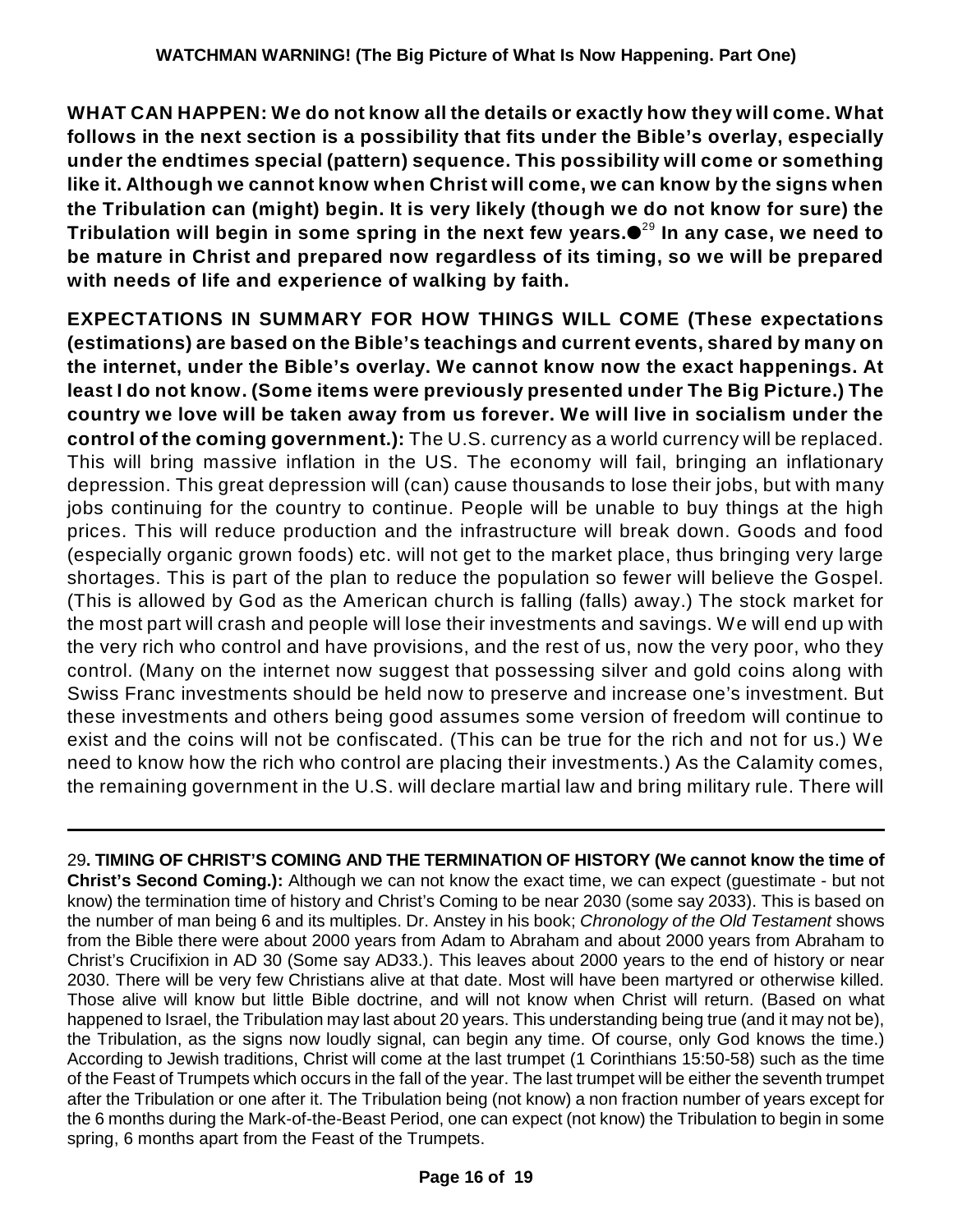be great disease and pestilence in our lives and farms. Much of the viruses etc. that cause most severe disease especially in our toxins (when the organs do not function optimally), developed in the laboratories, will be brought in by design. $\bullet^{30}\bullet^{31}$  The purpose is to kill people so fewer of the elect might be born and/or accomplish God's work. Fewer people are more easily controlled. (People now need to know how to gain and maintain good health and to prevent and get well from serious disease. $\bullet^{32})$  At this time, with the country in great chaos, there will very likely come nuclear bombing of several of our American cities (but most likely not including those which build satellites, nuclear weapons, and missiles - military weapons to be used by world government - the internet has listed candidate cities). There can be missile attacks from submarines. There will most likely be long term electrical power outages being without telephones, TV, and the internet. People will not know what is happening and will not

30. **IN ORDER TO STAY HEALTHY AND GENERALLY FREE FROM DISEASE AND SICKNESS:** In order to stay healthy and have great strength from getting disease, we must detoxify our bodies and keep our body ph alkaline. Bugs, viruses, and germs feed on toxins in our bodies. Having low level of toxins, helps to prevent disease. Keeping an alkaline ph strengthens our immune systems and thus, helps to prevent disease (and to get well faster). This means we must eat most of our foods raw fruits and vegetables organically grown. We can use colloidal silver that kills most bugs, viruses, and infestations. We must get some in advance. **We can use Hulda Clark's Zappers to help kill the bugs and viruses. We must do these preparations urgently now to condition our bodies particularly before the endtimes come with their infestation problems.**

31. **TYPE OF JOBS:** In these endtimes when the calamity and world government come, we need to have jobs now that are needed in both good and bad times and have some inter-nation need.

32**. BASIC RULES AND NECESSARY PROCEDURES FOR GOOD HEALTH (PRESENTED SIMPLIFIED) FROM MANY BOOKS: (1)** Detoxify our bodies regularly (most every disease as we get older occurs from a toxin build up in our organs where they malfunction, no longer able to protect our bodies from disease intruders come and feed on the toxins causing disease and body malfunctions); (Cancer is a symptom of a malfunctioning body. The cure, if the disease is not too close to terminal, is not to remove the cancer, but to get the body to function normally by diet, and then, the body, it self, will get rid of the cancer. I have many books that teach these things.) (There has been a new discovery for helping the body do what the right foods would do to get of and prevent cancer when we have inadequate diets or especially when we are close to terminal when foods cannot act fast enough.) Both or combination of approaches may need to be used.) **(2)** Keep the body PH alkaline so the immune system works properly and strong; **(3)** Eat 85% of our foods raw fruits, greens, and vegetables "organically grown" to gain the needed vitamins and minerals; **(4)** Get needed exercise; and **(5)** Drink sufficient liquids (water and raw vegetable juices) in fluid ounces equal to about one half our weight in pounds. I am now drinking much Barley, Carrot, and Beet juices. It is most good to take probiotic drinks that include raw Kombucha. This drink helps to rejuvenate, revitalize, and detoxify our bodies. Try to avoid (keep to a minimum) soft drinks, coffee, milk, green tea (we can use herb teas), much or any alcohol, and especially white flour and white sugar products. We should keep these bad things and cooked foods to much-much less than 15% of what we eat. We should not eat meat unless the animals were raised on grains and grass. These are guide lines. I have written a health paper. The problem we all have is that in our life style and schedules in a practical world, it is hard to follow all the good health rules. But if one gets cancer etc., there is little option. Be sure to visit and study www.hacres.com. George Malkmus, a retired pastor, cured himself of intestinal cancer and has a great diet for what we should and should not eat. He also sells products we all need. I have purchased many of them. **We can drink lemon water (no sugar) to detoxify our bodies including our liver, gall bladder, and kidneys (1/3 lemon juice; 2/3 water). Alternatively and additionally, we can (should or must) use Bragg's Apple Cider Vinegar with honey to alkalize and detoxify our bodies and providing many needed minerals and vitamins. This product gives us much potassium needed for our cells. See www.bragg.com.**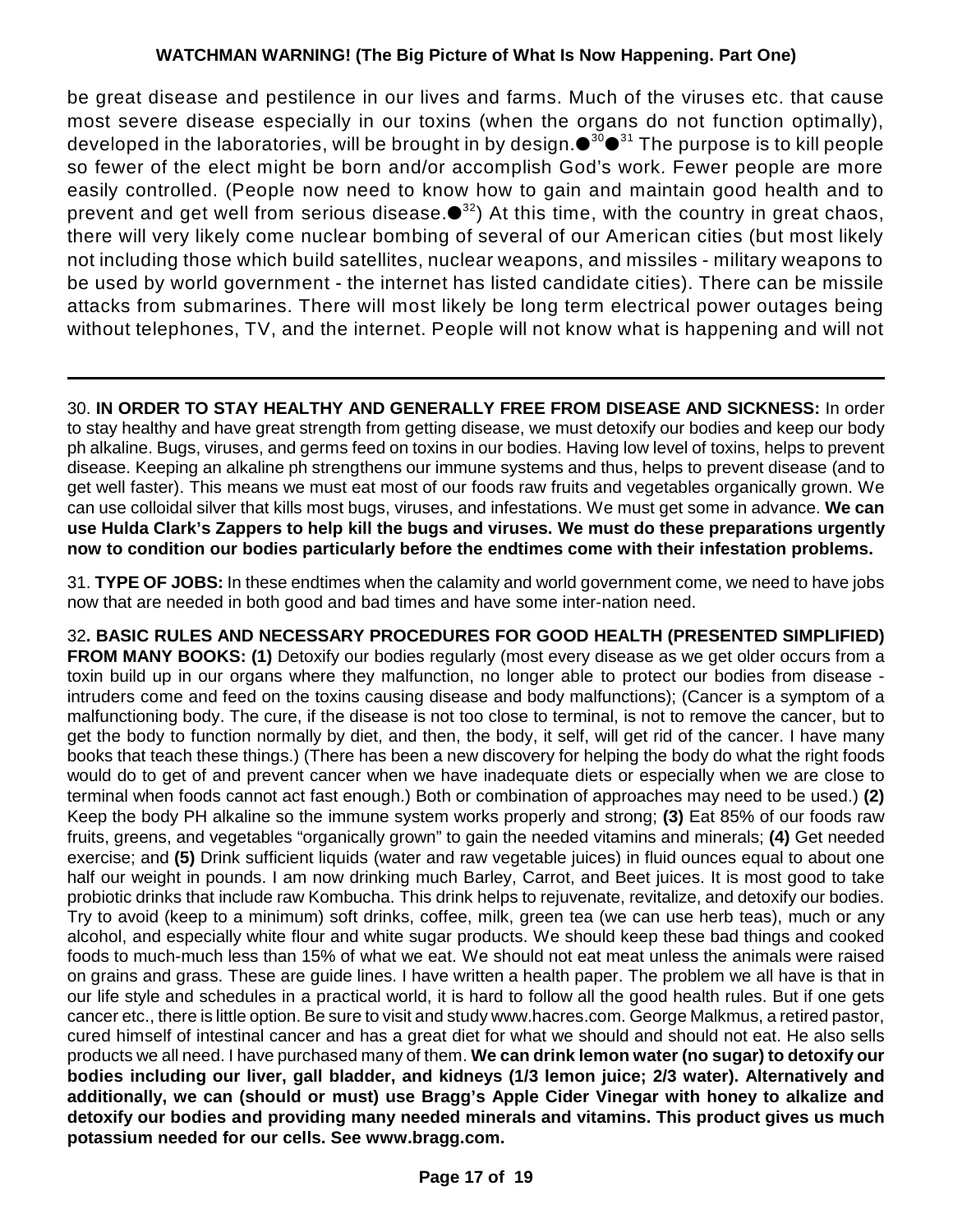be able to contact their loved ones, unless they use some form of amateur ham radio with back-up primary power. Reports warn that military in black helicopters, during the blackout, will come (soon) beginning with the Calamity over time to arrest, imprison, and martyr many or most, particularly the more well known and influential, Christian leaders, pastors, key conservatives, and key conservative radio-TV people. Such an attack can greatly reduce ministry and can scatter the rest of the people. These key ministers etc. should have a (secret) place in which to go immediately to when the Calamity comes so they can continue their ministries. Otherwise their ministries, most likely, will be over. In any case, they will need to revise the ways they do ministry. The government then will place us under world government rule, very likely under Russia and China. Loaning money, China owns over 1/3 of American land now, runs the Panama Canal, and has military bases in southern Mexico and Long Beach. (Russia, and China have had much military with vehicles in training in the U.S. for some time. (I have an older document with photos.) We can look for military build up. There will be major war in the middle east and Islam's control is expected to be taken out, there and in the U.S. A new worship system will (can) come very likely in a form of a mother and child worship system based on Semiramis and Tammuz (the mother and child worship in the O.T. Babylonian world empire). $\bullet^{33}$  It will be a worship system that world government controls. The government will make war against older and retired people who know the Bible, and will most likely no longer allow retirement. The government will make war against Christians and others acting in opposition to world government and its endeavors. They will be persecuted, martyred, and imprisoned. This persecution with Christians not knowing what is happening and not being mature in Christ will cause "a major falling away of the faith" that allows the Mark-of-the-Beast System to come. **There will come a great increase in adultery. People fall back to sex when they have little else. It is a great driver. (Most wonderful in a biblical marriage.)**

**We must understand (as satanic strategy), the world government is not interested in preserving our freedoms, free enterprise, and population. They are interested in control, being in charge. Of course, Satan does not want the elect to actually believe.**

**The country of the United States we now know and love will be gone forever. Freedom will be gone and world government using socialism will control everything. Things will become "much worse" than most of us know or can imagine. This leads to the termination of human history eventually using the Mark-of-the-Beast Period.**

**It does not matter when we die (after we finish the jobs God has planned for us) as long as we have reached a maximum maturity in Christ-likeness, walking by strong faith and love, needed to know and relate to God in His depth-breadth in eternity. Church leaders, pastors, teachers, and family heads pay attention here. We are talking about eternity -**

<sup>33</sup>**. MOTHER AND CHILD WORSHIP**: See the book: *The Two Babylons (or The Papal Worship)* by Alexander Hislop. The mother and child worship is shown to be the worship of Nimrod and his wife (Semiramis) with a repeat of the system very likely in the endtimes. The mother and child worship system was brought into the church in about 425 AD to become the Catholic Church. See Ezekiel 8:14 and other Scriptures for Nimrod. For example, Christmas and Easter are not Christian holidays. These worship days were to celebrate the birth of Tammuz on December 25 and his death on Friday and his resurrection from the dead at Easter. Christ was actually born in the fall of the year and He was crucified on Thursday, not Friday.